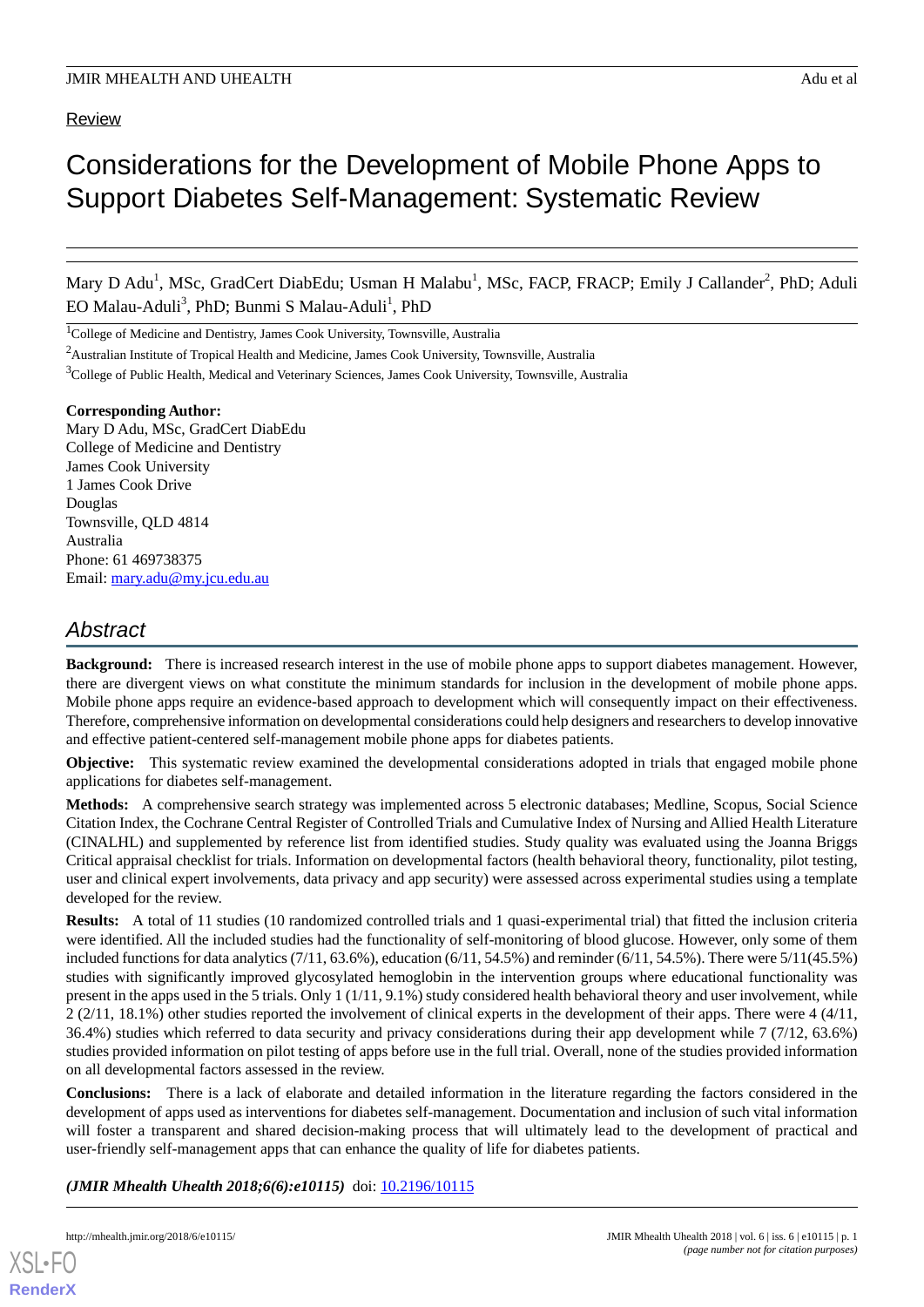### **KEYWORDS**

mobile phone apps; diabetes melitus; self-management; developmental consideration; systematic review

# *Introduction*

# **Background**

Mobile apps refer to software installed on smart mobile devices that support medical and public health practices [\[1](#page-8-0)]. These apps can deliver health care anywhere, subduing geographical and organizational barriers as well as time constraints [[2](#page-8-1)[,3](#page-8-2)]. Their intended use is for diagnosis, self-management, mitigation, treatment or prevention of diseases such as diabetes [[4\]](#page-8-3). Self-management of blood glucose minimizes the risk and health complications associated with the insidious and chronic nature of diabetes [\[5](#page-8-4),[6\]](#page-8-5). Diabetes self-management includes monitoring of glucose level, lifestyle modifications, medication management, prevention of complications and psychosocial care [[7\]](#page-8-6). As a standard, diabetes self-management education is usually provided during outpatient visits; but it has been advocated that most patients require ongoing support to encourage and sustain behavior at the level that can maintain good health [\[8](#page-8-7),[9\]](#page-8-8). Hence, the necessity for a regularly accessible form of diabetes self-management education and support; which can be achieved with the use of mobile apps.

Although, mobile apps are a field that has continually attracted the interest of researchers and has excellent prospects, both for the improvement of health care and economic interest  $[10,11]$  $[10,11]$  $[10,11]$ , comprehensive information on its developmental considerations seem somewhat limited. Studies have reported gaps in the understanding of formal standards and evidence-based approaches employed in the development and evaluation of the effectiveness of mobile apps [[12](#page-8-11)[,13](#page-8-12)].

#### **Considerations in Mobile Phone App Development**

Presently, knowledge about the standard recommended practice for mobile app development for chronic disease management seems divergent and inconclusive. Some studies have reported the benefits of developing mobile apps based on health behavior and communication change theories [[14,](#page-8-13)[15](#page-8-14)]. The main reason for using these theories is to adopt techniques and strategies and help patients embrace healthier lifestyles. Existing models and theories include transtheoretical model [[16](#page-8-15)], social cognitive theory [\[17](#page-8-16)], self-determination theory [\[18](#page-8-17)], social ecological theory [[17\]](#page-8-16) and motivational interviewing [\[19](#page-8-18)]. These theories have served as guards in designing mobile app interventions to individuals' baseline characteristics.

Some authors are of the opinion that the development of health care tools for patient groups such as those with diabetes requires an understanding of current challenges and barriers to self-care [[20\]](#page-8-19). This approach serves as an avenue for exploring users' needs at a specific time and envisaging what may evolve with time. This can help in visualizing the use of the app as users' demands change [[21,](#page-8-20)[22](#page-8-21)].

Chomutare et al [\[23](#page-8-22)] emphasized in their systematic review that good practice in designing mobile apps requires that inclusion of functionalities be anchored on evidence-based recommendations for the target groups. Furthermore, pilot

testing with a target audience and incorporating feedbacks will aid identification of barriers to the usage of mobile apps and enhance the evaluation of its reliability, accuracy, usability, acceptability, and patient adherence [\[3](#page-8-2)]. Ensuring the incorporation of evidence-based recommendations and pilot testing into app development for diabetes care will allow for accurate interfaces, interpretations, and evaluation of the effectiveness of the mobile app.

Data privacy and security whereby the users' information is securely managed is another major developmental consideration [[3](#page-8-2)[,24](#page-9-0)]. Emphasising the use of 'privacy by design' approach such as encryption and protocols for anonymous communication and authentication helps to deter unauthorized users from gaining access to patients' medical data [\[25](#page-9-1),[26\]](#page-9-2). Furthermore, it has been recommended that involvement of clinical experts and multidisciplinary health teams should be an integral part of the developmental and testing process of diabetes mobile apps to ensure that medical guidelines and clinical best practices are followed in the management of diabetes [[27\]](#page-9-3).

The various views described above can be labeled as shared decision-making approach to the development of mobile app. Diabetes care and support using this approach in which patients, health care providers, and app developers make health care decision together; taking into account specific evidence as well as specific needs and preferences of patients, has been recommended by various studies because it is seen to produce effective health outcomes [\[28](#page-9-4)[-30](#page-9-5)]. Such an approach focuses on patient empowerment, ensuring a transition from a state where patients are only seen as the recipients of care to a position where they also have their opinion considered, and they are allowed to make choices, thereby actively contributing to the decision-making process. Given that the organizational structure within the health care sector now recognizes the patients' greater role in their health care, this trend should also result in a shift in the process involved in the development of mobile apps. Patient engagement strategies in app development may not necessarily refer to their involvement in the algorithm design but rather in the incorporation of procedures that meet patients' expectations through the consideration of their experiences, needs, reasons for engagement and satisfaction with the usage of the app.

Mobile apps have been proven to be a useful lifestyle modification tool for providing ongoing individual self-care support for diabetes management and facilitating regular monitoring for improved health outcomes [[31](#page-9-6)[-36](#page-9-7)]. However, previous reviews have focused mainly on assessing the effectiveness of mobile apps to support diabetes self-management [[11,](#page-8-10)[33](#page-9-8),[34,](#page-9-9)[36](#page-9-7),[37\]](#page-9-10). A mixture of shared decision-making approaches that include developmental considerations such as health behavioral theories, user and clinical expert involvement, pilot testing and data security are essential to help solve the problems of poor engagement experience and ineffective use of mobile apps [[38\]](#page-9-11).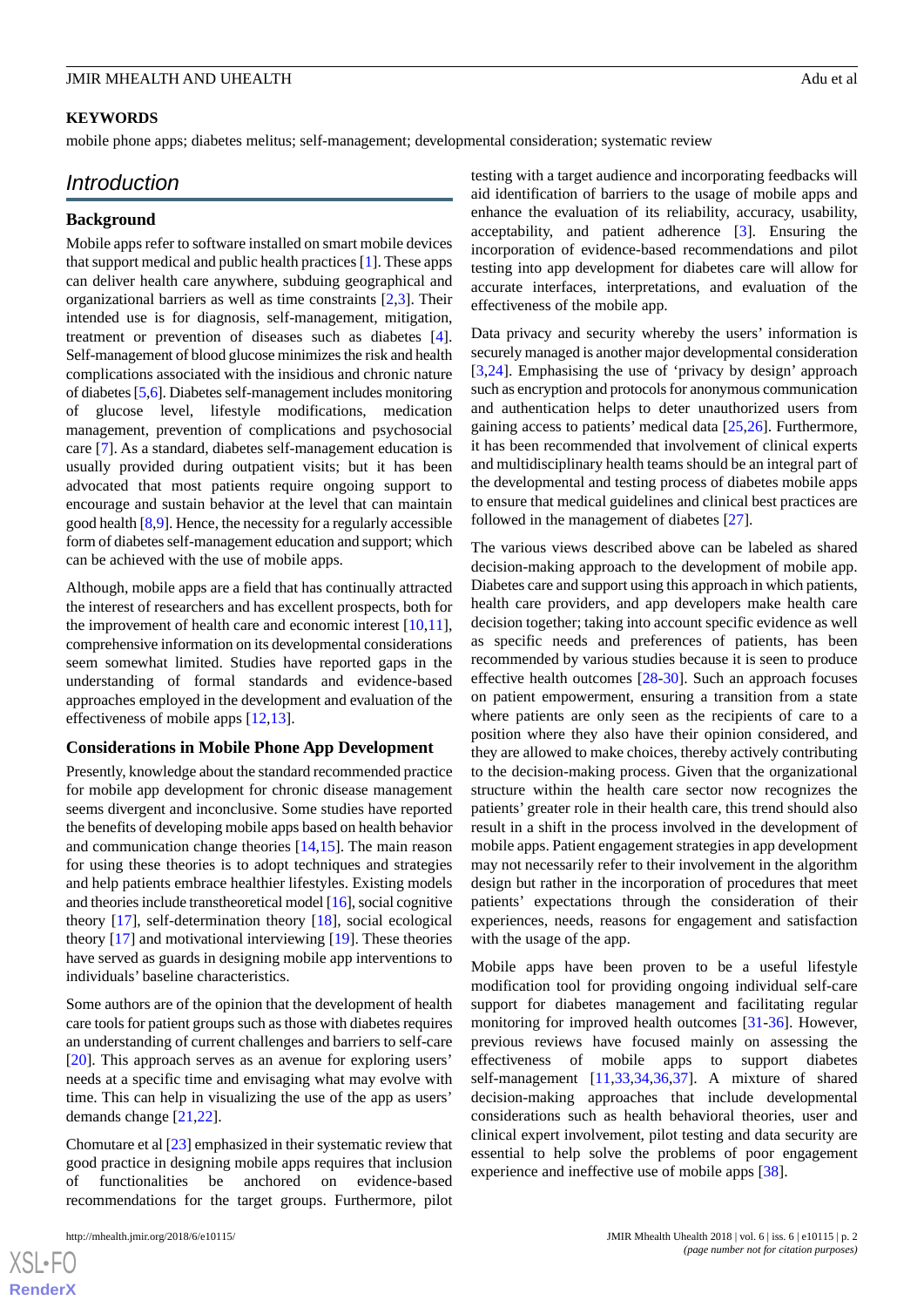The inclusion of robust, reliable and repeatable system design that involves end users early in the developmental consideration process will enhance ongoing support which is crucial to sustaining progress made by diabetes patients in their self-management [\[39](#page-9-12)]. To the best of our knowledge, no other study has collated evidence on the factors taken into consideration in the development of such apps. This evidence will further aid the advancement of evidence-based development and evaluation of mobile apps for effective diabetes management.

This systematic review aims to evaluate the factors taken into consideration in the development of mobile phone-based apps used as self-management interventions in experimental trials of adults with diabetes. Also, the review compares these mobile app developmental factors with their impact on the key clinical outcome variable glycosylated hemoglobin  $(HbA<sub>1c</sub>)$ . For this study, the developmental factors considered are categorized into the following: (1) Health behavioural change theory, (2) Function/Functionality (comprising documentation, analytics, reminder, and education), (3) Users involvement, (4) Clinical expert involvement, (5) Data security and privacy consideration, and (6) Pilot testing. These factors were considered based on extensive literature search and ingeminate brainstorming sessions among co-authors, with a focus to provide a guide on factors to consider in the development process of mobile app for diabetes self-management precluding the use of such apps in a full trial.

# *Methods*

This systematic review was conducted following the Preferred Reporting Items for Systematic Review and Meta-Analyses (PRISMA) statement [[40\]](#page-9-13). Assessed developmental considerations are based solely on author reported descriptions directly available in the selected studies or referenced in another published article. For this review, we defined mobile phone apps as apps that are downloadable to mobile phones and take data inputs from users with a focus on improving one or more aspects of diabetes self-management domains.

# **Data Sources and Search Strategy**

Published literature sources were identified by searching Medline, Cumulative Index to Nursing and Allied Health Literature (CINAHL, EBSCOhost), Scopus, Social Science Citation Index and Cochrane Register of Controlled Trials (CENTRAL) databases. In order for search results to have the maximum possible coverage, the combination of the following terms and medical subject headings were used during the search: (''Type 1 diabetes mellitus'' OR ''Type 2 diabetes mellitus'' OR diabet\* OR IDDM OR NIDDM) AND (''Mobile applications'' OR , Smartphone\* OR ''app'' OR ''cellular phone'' OR ''mobile app'' OR ''portable electronic applications'' OR ''portable software application'' OR ''text messages"). Searches were done between 5th-29<sup>th</sup>September 2017. Searches were supplemented by manual searching of reference lists of identified studies.

# **Selection Criteria**

Selected studies were any randomized controlled trial (RCT), quasi-experimental study, or pre-post study evaluating the use of mobile apps for self-management in patients  $(≥ 18 \text{ years})$ with type 1 or 2 diabetes. Studies included were those that used mobile phone-based app intervention which allows real-time interaction between patients and the software. Such interactions include input from the user (which may or may not allow for reinforcement of personalized or general advice), goal setting, data analytics, decision support or reminders to improve diabetes self-management. Strict inclusion criteria were applied to streamline and capture only diabetes interventional studies. Therefore, to ensure review of fully functional apps used as an intervention for diabetes management, only trials that evaluated at least one glycemia index of glycosylated hemoglobin  $(HbA_{1c})$ or blood glucose levels as primary outcome were included. Selected studies were those published in the English language but not restricted to patients of any particular race.

Exclusion criteria included: (1) technological interventions not including mobile phone based app, for example systems which require patients to input data into a Web-based server for review by clinician or researcher, (2) systematic reviews, meta-analyses, conference papers or letters, (3) pre-diabetes, gestational and secondary diabetes, (4) obesity, (5) software solutions mainly for insulin pumps only, (6) studies on mixed populations of adults and children, and (7) studies still ongoing that presented interim results only.

# **Data Extraction**

The titles and abstracts of all identified references were reviewed by the first author (MD). References that did not meet all of the inclusion criteria were excluded. The full-text article of all relevant references was retrieved and assessed. Data were extracted from each selected studies using an electronic form purposely developed for this review. All authors checked the extracted data for consistency. Discrepancies were resolved through discussion.

# **Quality Assessment**

Assessment of study quality was performed by one author (MD) in consultation with a second author (BMA). The quality was evaluated using Joanna Briggs Institute's pre-designed standardized critical appraisal tools [\[41](#page-9-14)]. For the RCTs the following criteria were considered: (1) true randomization of assignments, (2) allocation concealment, (3) blinding of outcome assessors, (4) intention-to-treat analysis, and (5) appropriateness of trial design. Criteria considered for the quasi-experimental trial included (1) clear description of cause and effect, (2) presence of a control group, and (3) pre and post intervention outcome measurements were assessed. For all studies, criteria included (1) details of similarity in baseline characteristics, (2) identical treatment for groups with the exception of intervention of interest, (3) degree and description of follow up, (4) similarities in group outcome measurements, (5) reliability of outcome (primary outcome of  $HbA_{1c}$  or blood glucose levels), and (6) suitability of statistical analysis were evaluated. Blinding of participants and personnel were part of the quality criteria in the tools but were omitted and termed non-applicable since the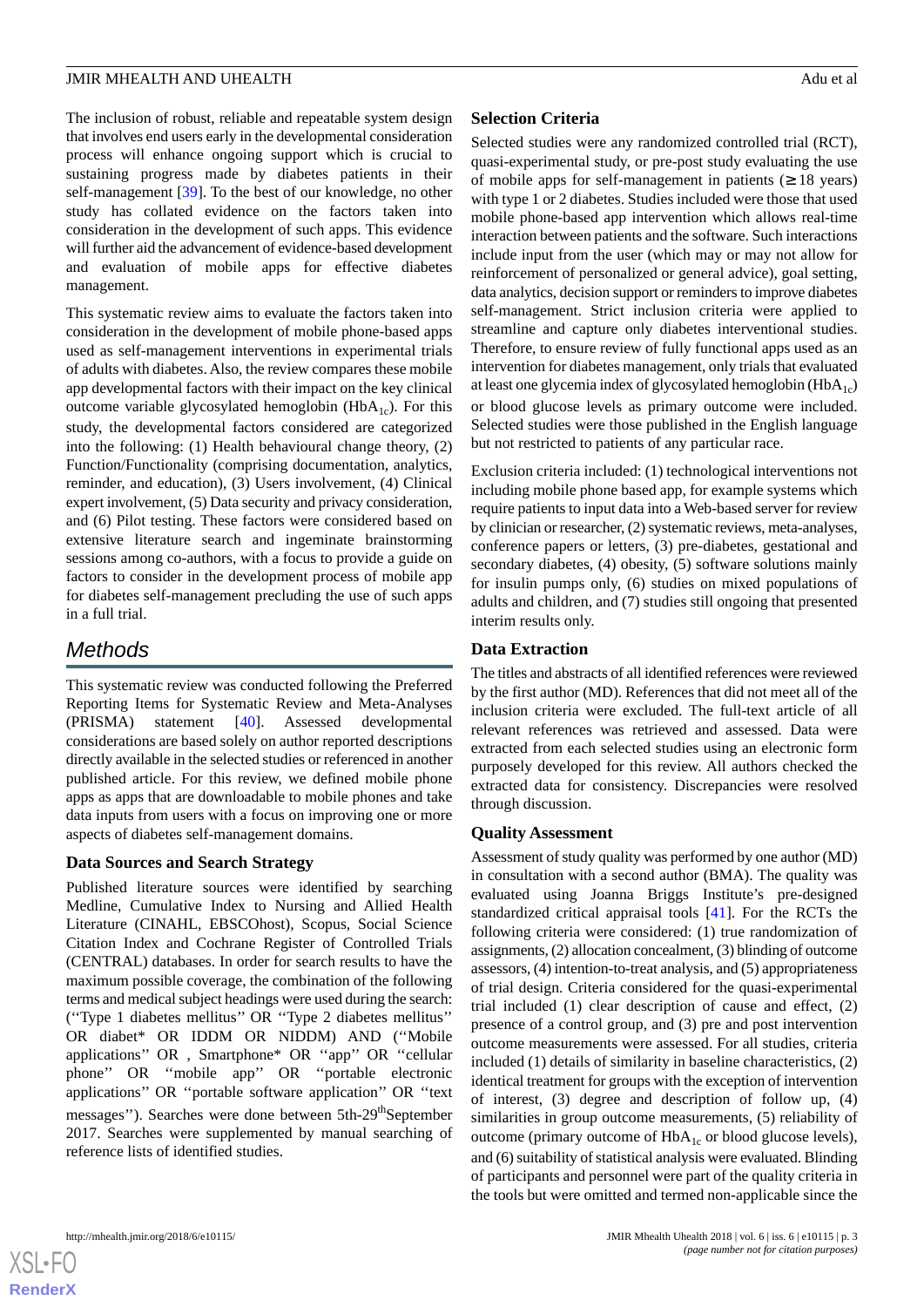nature of the intervention under study makes it difficult to achieve blinding. All criteria on the tools were scored on a 2 point scale: Yes (1 point) or no or unclear (0 points). When adding all quality criteria, the maximum obtainable scores was 11 for the RCTs and 9 for the quasi-controlled trials. Depending on the number of criteria met by each study, the quality of each study was graded as High  $(\geq 7 \text{ points})$ , moderate (4-6 points) or low (≤3 points). Disagreement were resolved through discussion among authors.

# *Results*

# **Selection of Studies**

<span id="page-3-0"></span>The initial search from the 5 databases identified 1203 articles which included 116 duplicates that were removed. Based on

Figure 1. Flow diagram of the study selection process.

the review of the titles and abstracts, 53 articles were potentially relevant. The full text of these articles was retrieved for further examination, and their references were manually screened to identify articles that were not included in the original search. This process yielded 4 additional articles. After reading the full articles, 12 studies met the set inclusion criteria. The studies by Quinn et al [\[42](#page-9-15),[43\]](#page-9-16) reported on the same study population, with different group classifications. The studies by Rossi et al [\[44](#page-9-17),[45\]](#page-10-0) engaged the same app but in different study populations. Therefore, 11 RCTs and 1 quasi-experimental study were eventually included. An adapted PRISMA (Preferred Reporting Items for Systematic Reviews and Meta-Analyses) flow-chart of study selection is shown in [Figure 1](#page-3-0).



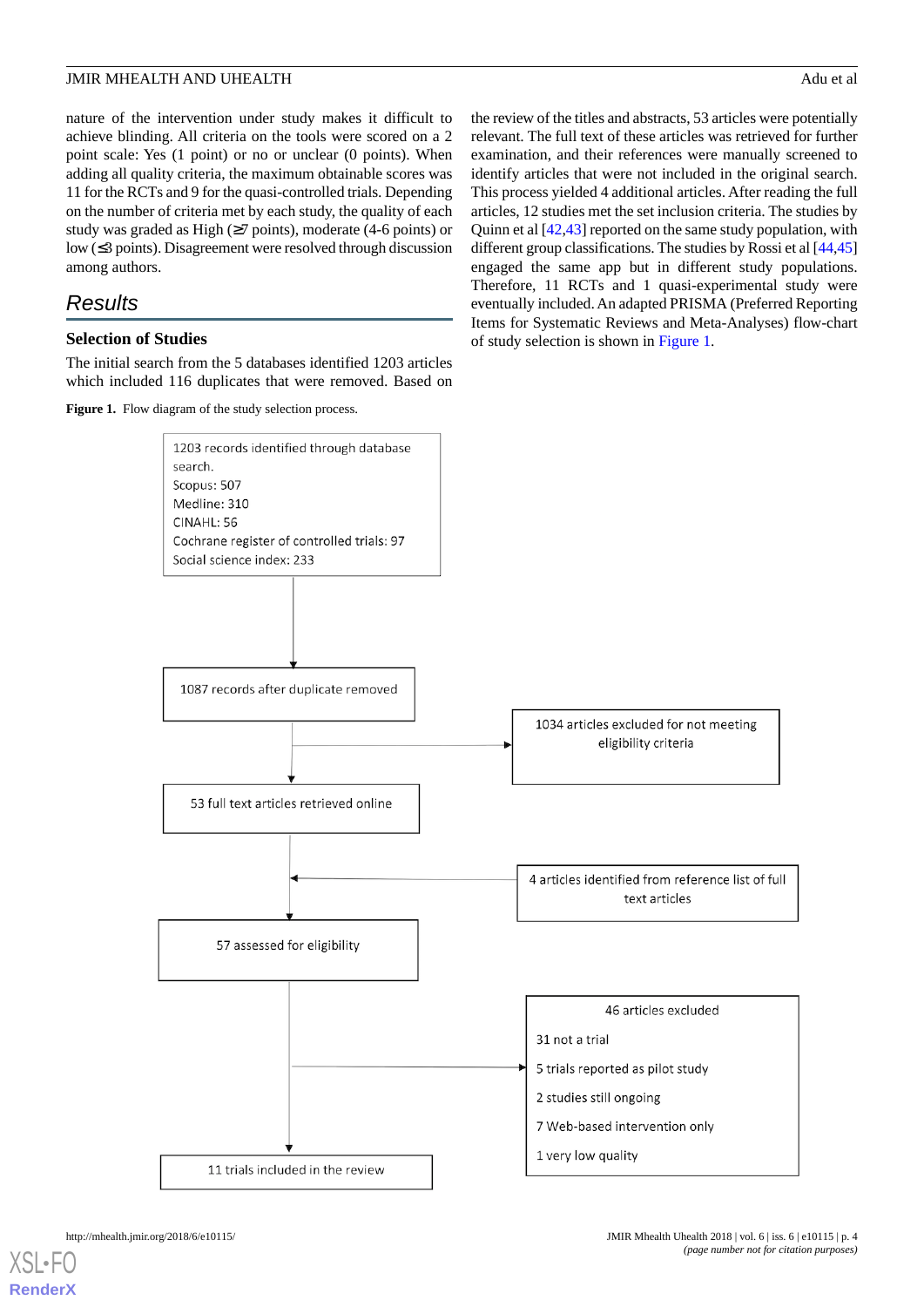# **Methodological Quality Assessment**

There were 7/12 (58.3%) true randomization trials [\[44](#page-9-17)[-50](#page-10-1)], and 2/12 (16.7%)trials had unclear evidence for their randomization method as there was insufficient detail to make a judgment [[42](#page-9-15)[,43](#page-9-16)]. Allocation concealment was documented in only 1/12 (8.3%) study [\[48](#page-10-2)].

A total of 7/12 (58.3%) studies reported an intention-to-treat analysis of their data [[43-](#page-9-16)[47](#page-10-3)[,50](#page-10-1),[51\]](#page-10-4). There was 1/12 (8.3%) study that reported the use of a linear mixed methodology which allowed the inclusion of all randomized participants [\[48](#page-10-2)]. A total of 9/12 (75.0%) studies had details of attrition with reasons for drop out balanced across groups [\[42](#page-9-15)-[46,](#page-10-5)[48](#page-10-2)[-50](#page-10-1)[,52](#page-10-6)].

All studies had similar and reliable  $HbA_{1c}$  measure. All studies, except  $1/12$  (8.3%) by Istepanian et al  $[47]$  $[47]$ , were judged to be appropriate in their statistical analyses and trial designs. Overall, 10/12 (83.3%) studies were graded as high quality because they met 7-9 criteria of the grading tool, 1/12 (8.3%) study met 6 of the criteria and was graded as moderate [[47\]](#page-10-3), and the last study (1/12, 8.3%) met only 2 quality criteria [[53](#page-10-7)], was graded as poor and removed from the review.

# **Characteristics of Included Studies**

The 11 studies selected evaluated 9 mobile apps and were published between 2009 and 2016. A total of 10/11 (91.1%) studies were RCTs, while 1/11 (9.1%) was a quasi-experimental study [\[52](#page-10-6)]. Participant numbers ranged from 54 [[50\]](#page-10-1) to 213 [[43\]](#page-9-16). There were  $4/11$  (36.4%) studies which focused on type 1 diabetes [\[44](#page-9-17)[-46](#page-10-5),[48\]](#page-10-2), 6/11 (54.5%) studies were specific to type 2 diabetes while 1/11 (9.1%) study [\[47](#page-10-3)] involved both type 1 and 2 diabetes patients. Intervention duration for 8/11 (72.7%) studies ranged from 2 to 10 months, while the remaining 3/11 (27.3%) studies [\[42](#page-9-15),[43](#page-9-16)[,51](#page-10-4)] had their follow up period extended to 1 year. Study locations were from four geographic regions including Europe (6/11, 54.5%), Oceania (1/11, 9.1%), Asia (2/11, 18.2%) and America (2/11, 18.2%).

All studies had major interventions using a mobile app. A total of 2/11 (18.2%) studies had 2 intervention groups [[46,](#page-10-5)[51](#page-10-4)] and another 2 studies had 3 intervention groups [[42,](#page-9-15)[43\]](#page-9-16).

 $HbA<sub>1c</sub>$  was the primary outcome measure in all trials. A total of 5/11 (45.4%) studies reported a positive and statistically significant improvement in  $HbA_{1c}$  in the intervention group [[43](#page-9-16)[,46](#page-10-5),[48](#page-10-2)[-50](#page-10-1)]. A total of  $5/11$  (45.4%) studies had HbA<sub>1c</sub> reduction in both the intervention and control groups [[42](#page-9-15)[,44](#page-9-17),[45](#page-10-0)[,51](#page-10-4),[52\]](#page-10-6). While in 1/11 (9.1%) study,  $HbA_{1c}$  remained unchanged between the intervention and control groups [[47\]](#page-10-3). A summary of these characteristics is shown in [Multimedia](#page-7-0) [Appendix 1.](#page-7-0)

[Multimedia Appendix 2](#page-7-1) and [Multimedia Appendix 3](#page-7-2) detail the developmental factors considered in each of the reviewed studies and the resulting key clinical outcome ( $HbA_{1c}$ ).

# **Health Behavioral Theories**

Only 1/11 (9.1%) study [[49\]](#page-10-8) reported on health behavioral theories. Specifically, motivation behavioural skills model was used for the formulation of an automated personalised feedback message content of the mobile app.

 $XS$  • FC **[RenderX](http://www.renderx.com/)**

### **Functions of Mobile Apps**

It was apparent from the review that functions of the mobile apps were diverse. However, documentation for self-monitoring of blood glucose (BG) either manually or through wireless transmission from BG meter was present in all studies. A total of 8/11 (72.2%) studies had mobile apps with capacity for diet management [[42-](#page-9-15)[46,](#page-10-5)[48](#page-10-2)[,50](#page-10-1)[,51](#page-10-4)]. Three studies incorporated blood pressure function in their mobile apps [[49,](#page-10-8)[50](#page-10-1)[,52](#page-10-6)]. There were 7/11 (63.6%) studies which had a physical activity function  $[44-46,48-51]$  $[44-46,48-51]$  $[44-46,48-51]$  $[44-46,48-51]$  $[44-46,48-51]$  $[44-46,48-51]$  $[44-46,48-51]$  and  $2/11$   $(18.2\%)$  studies incorporated weight tracking function [\[49](#page-10-8),[50\]](#page-10-1). There were specific functions to log or calculate insulin dosages in mobile apps employed in the 4/11 (36.3%) studies with type 1 diabetes participants  $[44-46,48]$  $[44-46,48]$  $[44-46,48]$  $[44-46,48]$  $[44-46,48]$ . A total of  $2/11$  (18.2%) studies reported a general medication log function in their mobile apps [\[42](#page-9-15),[43\]](#page-9-16).

With the exception of 4/11 (36.4%) studies, all others (7/11, 63.6%) had capacity for mobile apps to allow patients to analyse logged data. These 4 studies had their logged data transferred to a web/cloud storage and analysed by either the researcher or the health provider [[42](#page-9-15)[,43](#page-9-16),[47](#page-10-3)[,52](#page-10-6)].

There were 6/11 (54.5%) studies that utilised mobile apps with an educational function. Half 3/6 (50.0%) of the studies provided education as a personalised real-time automated educational feedback specific to logged data [\[42](#page-9-15),[43,](#page-9-16)[49](#page-10-8)], while the other 3 provided a general information page [[44](#page-9-17)[,45](#page-10-0),[51\]](#page-10-4).

A total of 6/11 (54.5%) studies utilized a mobile app with a reminder function [\[44](#page-9-17),[45](#page-10-0)[,47](#page-10-3),[48](#page-10-2)[,50](#page-10-1),[51\]](#page-10-4).

# **Users' Involvement**

There was only 1/11 (9.1%) study [\[51](#page-10-4)] that clearly described users' involvement in the design of its mobile app. It reported an iterative design process involving 12-15 diabetes patients using the approach of focus group meetings, semi-structured interviews, usability testing, questionnaires and paper prototyping. This approach generated the design requirements and answers to research questions [[20\]](#page-8-19).

# **Clinical Expert Involvement**

There were 2/11 (18.2%) studies [[42](#page-9-15)[,43](#page-9-16)] which used the same mobile app and engaged the opinions of clinical experts in the field of diabetes during its development and design. The studies reported that the mobile app development involved an Endocrinologist and a Credentialed Diabetes Educator [[54\]](#page-10-9).

# **Data Security and Privacy Consideration**

Report on data security and privacy varied among the studies with limited elucidation of information in most cases. In 2/11 (18.2%) studies [\[42](#page-9-15),[43\]](#page-9-16) the authors reported a real time capturing of self-monitored blood glucose data into a Health Insurance Portability and Accountability Act-compliant secured Web-based system [\[54](#page-10-9)]. In 1/11 (9.1%) study, measured data from participants were transmitted to a server. With each new measurement the patient profile was updated allowing controlled access to patients' data and record history [\[50](#page-10-1)]. Transfer of mobile app data into a secured central server was the only information provided by Charpentier et al [\[46](#page-10-5)].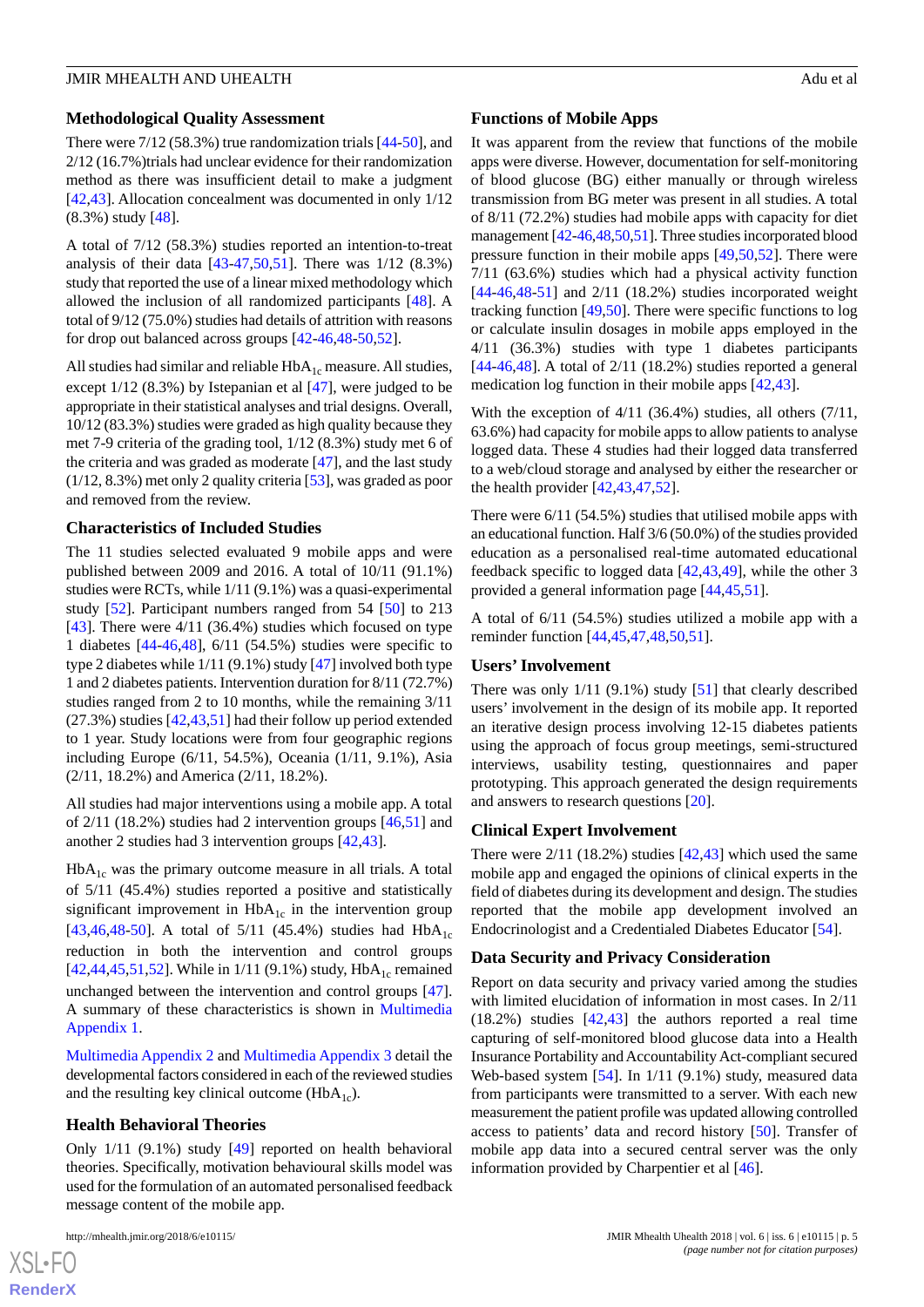#### **Pilot Testing of Mobile Apps**

A total of 7/11 (63.6%) studies provided information with regards to pilot testing. Of these, 2/11 (18.2%) [\[42](#page-9-15),[43\]](#page-9-16) reported three months test running of the mobile app on 30 patients with type 2 diabetes with the aim of evaluating the impact on  $H\mathsf{bA}_{1c}$ and satisfaction of patients with the technology [[54\]](#page-10-9). Likewise,  $1/11$  (9.1%) study [\[46](#page-10-5)] reported a 4-month open label observational pilot study on 35 type 1 diabetic patients with the aim of confirming if the use of the mobile app resulted in good control of post prandial blood glucose readings [[55\]](#page-10-10). Only 1/11  $(9.1\%)$  study [[50\]](#page-10-1) reported a one-month piloting on 11 type 2 diabetes patients to assess usability and impact of the mobile app on  $HbA_{1c}$  outcomes and home blood pressure monitoring [[56\]](#page-10-11). In 2/11 (18.1%) studies [[44](#page-9-17)[,45](#page-10-0)], 2 pilot programs were reported through a citation in another article. The first was with the use of a questionnaire to assess the feasibility and acceptability of the mobile app. The second was a 9-months follow up of 41 patients using the mobile app under routine clinical practice condition with the aim of investigating its effectiveness on metabolic control [[57\]](#page-10-12). Lastly, 1/11 (9.1%) study [\[51](#page-10-4)] reported a 12 months pilot testing on 12 persons with type 2 diabetes [\[20](#page-8-19)].

# *Discussion*

#### **Theoretical Basis**

Our review shows that most of the studies did not discuss consideration for health behavior theories in their mobile app development. The lack of report on theoretical basis may be as a result of reliance on evidence-based guidelines that relates to the essential self-care activities in people with diabetes to predict good outcomes [\[58](#page-10-13)]. While it is necessary for mobile apps to be guided by health behavioral theories, the current theories appear incapable of answering most of the questions likely to arise when mobile apps are employed as health interventions [[14\]](#page-8-13). Dunton and Atienza [[59\]](#page-10-14) reported that current health behavior theories have not been able to incorporate within-person differences which allow for intra-individual tailoring of interventions. Boorsboom et al [[60\]](#page-10-15) noted that between people theories do not imply, test or support causal factors valid at the individual level. Therefore, there is a need for more research into intra-individual non-static regulatory models which can be incorporated in the development of mobile technology-based health behavioral interventions.

#### **Functionalities of Mobile Apps**

All the 11 trials reviewed in this study included mobile apps with documentation/monitoring component, where self-documentation of blood glucose readings was the most common. Only 3 studies used mobile apps that offer automated direct data transfer of blood glucose values from the glucometer or data from other measuring devices [[47](#page-10-3)[,50](#page-10-1),[51\]](#page-10-4). This corroborates the report by Demidowich et al [[61\]](#page-10-16), where only four of the 42 mobile apps studied offered direct data input from glucometer. Data entry is often perceived as a persistent burden in chronic disease management [[39\]](#page-9-12). Therefore, it is imperative that data entry in mobile apps be as spontaneous as possible, requiring little time and effort to use [\[62\]](#page-10-17). Mobile app developers

should prospectively consider including an interface between the app and biomarker measuring devices which allow users to automatically log measurements. Such interface may include Bluetooth which enables portable electronic devices to connect and communicate wirelessly [[63\]](#page-10-18). The success of using this interface was demonstrated in the studies by Waki et al [\[50](#page-10-1)] and Holmen et al [\[51](#page-10-4)].

Data analytics as an app feature was included in only 7/11 (63.3%) studies. A consumer-directed software such as mobile app is better incorporated with functions that enable users to enter, analyze their health parameters and view graph trends and statistics. This can improve the patient's ability to observe the impact of their lifestyle and behavior on health indicators, access trends and even predict health outcome measures [[64\]](#page-10-19). Additionally, decision-making and problem-solving skills of patients can be improved when mobile apps include visualization techniques such as color-coded charts or graphs which indicate when biomarkers, food carbohydrate component and physical activity are out of recommended range [\[65](#page-11-0)]. It is essential that analytic functions be dynamic, easily accessible and able to project trends to predict individual improvement in self-care activities which may invariably lead to better health outcomes [[66,](#page-11-1)[67\]](#page-11-2).

Despite the emphasis by published guidelines for the need for ongoing patient education [\[7](#page-8-6)], very few studies used mobile apps that have education as a functionality. This finding is corroborated by another review where the authors confirmed personalized education as an underrepresented feature in diabetes mobile apps [\[23](#page-8-22)]. Patients may have difficulty consulting with their diabetes educators or other health care professionals, due to lack of time, financial constraints, and other limitations. Hence, an app with an educational component can supplement health care provider diabetes education and reinforce information about the importance of self-management and complication prevention. This can serve as an avenue for continual patient empowerment to successfully deal with the disease. However, it is essential that the personalized educational feedback and advice provided in mobile apps are accurate. This is especially true for those that are automatically generated because monitoring mobile apps pose serious harm to the patients if they fail to function as intended [\[68](#page-11-3)].

A total of 6/11 (54.5%) studies reported using mobile apps with reminder function either in the form of prompting to measure missed blood glucose readings or alerts for appointments scheduled for the assessment of complication  $[44,45,47,48,50,51]$  $[44,45,47,48,50,51]$  $[44,45,47,48,50,51]$  $[44,45,47,48,50,51]$  $[44,45,47,48,50,51]$  $[44,45,47,48,50,51]$  $[44,45,47,48,50,51]$  $[44,45,47,48,50,51]$ . They are sometimes referred to as 'push technology'; which enables messages to be delivered without any effort on the part of the recipient [[69\]](#page-11-4). Such reminders can be in the form of text message, alarm, email, automated voice call or image message. Other review has illustrated the benefits of an alarm reminding patients to carry out their health activities [[70\]](#page-11-5). Another study revealed improvement in treatment adherence as patients get fascinated using reminders to handle their health care activities [\[71](#page-11-6)].

#### **Users' Involvement**

Similar to an earlier review by El-Gayar et al [\[72](#page-11-7)] on the adoption of user-centered designed principles in mobile apps,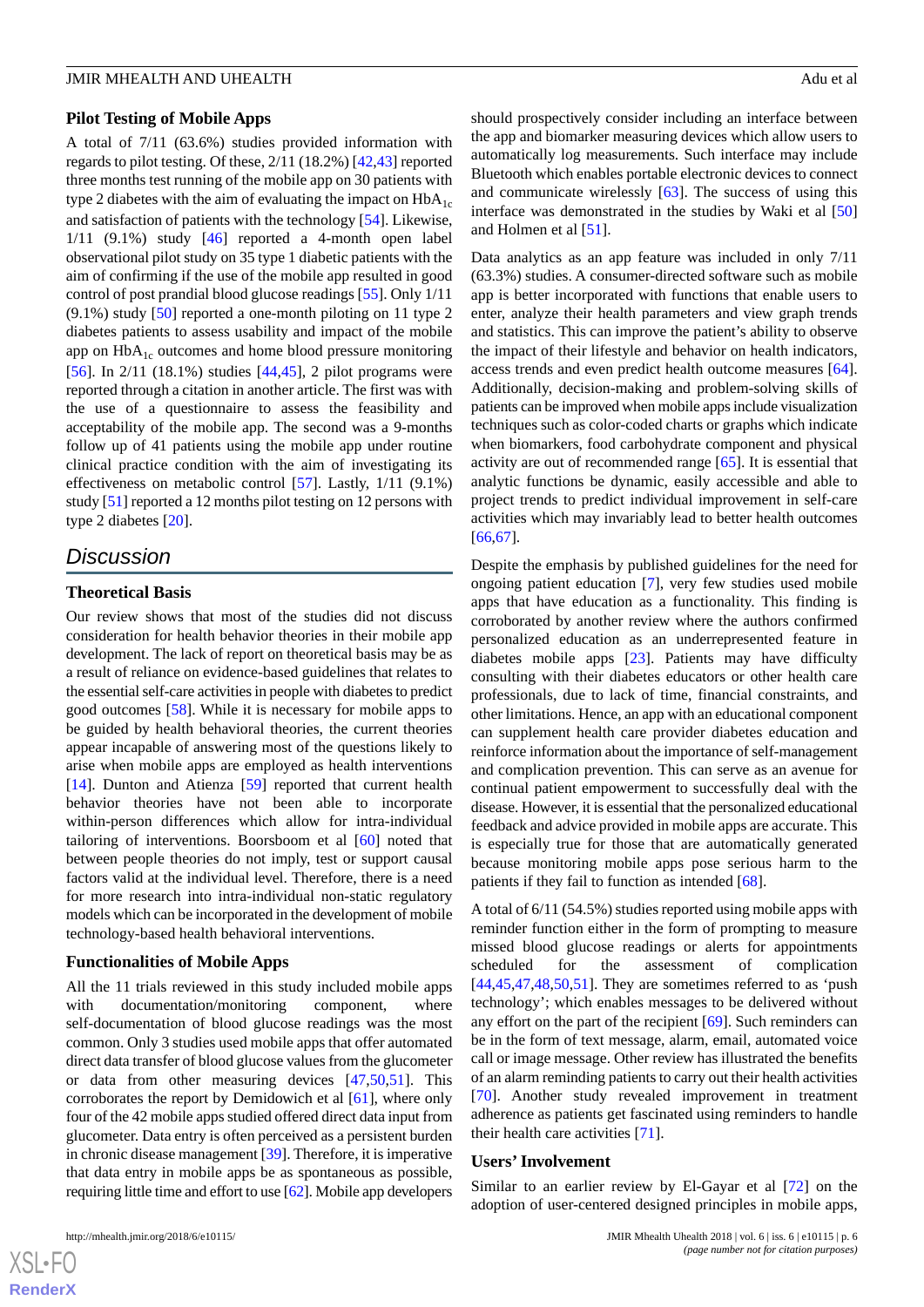only one study [[51\]](#page-10-4) documented inquiry into users' expectations and perceived needs in the app developmental phase. Users' involvement in design process increases the success rate of computerized system usability [[73\]](#page-11-8), as it is essential to understand the reasons for use and user requirements [\[74](#page-11-9),[75\]](#page-11-10). In contrast, a design process lacking the involvement of users in the design loop will fail to recognize the particular odds and problems in the use of the intervention [[76\]](#page-11-11). Design processes can use research tools such as questionnaires, focus group discussions, and personal interviews. These help to seek users' requirements, preferences, understand current challenges and barriers to self-care and subsequently incorporate the findings into the design process. Incorporation of feedback during app design process can help in producing a more user-friendly application and encourage long-term user engagement.

#### **Clinical Expert Involvement**

Many of the apps reported in the studies reviewed were designed without the involvement of health care professionals, and this observation is supported by an earlier review [\[77](#page-11-12)]. Involvement of health professionals in diabetes mobile app development can assure the quality of health information and support provided by such apps [\[78](#page-11-13)]. This is especially important in mobile apps involving advice on insulin dosing. It has to be mentioned that the 3/11 (27.2%) studies in this review which used mobile apps to assist participants in calculating insulin dosage failed to report whether clinical experts were involved in the development of these apps, even though  $HbA_{1c}$  levels in the intervention groups were not significantly lower compared to the control groups [[44](#page-9-17)[-46](#page-10-5)]. This finding highlights possible issues with the effectiveness, efficiency, and relevance of these mobile apps to users' health security. Insulin overdose in diabetics can result to severe hypoglycemia and coma while under-dose can cause diabetes ketoacidosis; both can have fatal consequences [[79,](#page-11-14)[80\]](#page-11-15). Participation of health professionals in the development of diabetes mobile apps may decrease the likelihood of such fatal occurrences and protect consumers from incorrect and misleading information. Furthermore, clinical expert involvement in diabetes mobile app development will foster avoidance of legal implications surrounding noncompliance to regulatory and medical standards that relate to digital health services especially those which empower people to track, manage and make decisions about their health [[81,](#page-11-16)[82](#page-11-17)].

#### **Data Security and Privacy**

Information on data security and privacy considerations in mobile app development were lacking in many of the trials in this review. Late consideration of privacy and security are app developers' errors that cannot be underestimated. Medical data breaches resulting from failed security attract huge financial implications (such as costs associated with a pecuniary penalty, potential liability claim, lost brand value, responding to lawsuits, negative press statements and essentially loss of patients' and health care providers' trust) for non-compliant organizations [[82](#page-11-17)[,83](#page-11-18)]. Studies have revealed that some users are concerned about the privacy of their personal health information stored on an electronic device [\[84](#page-11-19)[,85](#page-11-20)]. Procedures to maintain health data privacy and security to avoid data breaches must, therefore, be considered during mobile app design. Encrypted storage which

ensures logged data are protected against malicious attack is a security approach to protecting health data on mobile apps [\[86](#page-11-21)]. Furthermore, the privacy of users' information can be ensured through user authentication or enforcement of password requirements [[86\]](#page-11-21), and this can protect users' health data in case of mobile phone loss.

#### **Pilot Testing**

There were 5/11 (45.5%) studies that failed to report on pilot testing of their apps before use in the trial. A previous study also reported that most health apps do not offer patients ample opportunity for feedback on the level of satisfaction and usability of the product [[87\]](#page-11-22). The importance of pilot testing mobile apps cannot be overemphasized. Apart from serving as an avenue for testing the impact of the app on glycemic control pilot testing can assess its user-friendly capacity and adherence for use as a self-management tool.

# **Developmental Factors Considered in Mobile Apps and the Key Clinical Outcome (Glycosylated Hemoglobin)**

[Multimedia Appendix 2](#page-7-1) and [Multimedia Appendix 3](#page-7-2) show an overall evaluation of the developmental factors considered in the design of the mobile apps used in the reviewed studies and the resulting critical clinical outcome (ie, glycosylated hemoglobin,  $HbA_{1c}$ ). [Multimedia Appendix 3](#page-7-2) highlighted 5/11 (45.5%) studies that had intervention groups with significantly improved  $HbA_{1c}$ . A comparison of these 5 studies showed that educational functionality was present in all. For example, 3/5 (60.0%) studies provided the educational information directly through the mobile app [[43](#page-9-16)[,49](#page-10-8),[50\]](#page-10-1) while 2/5 (40%) provided additional text messaging or teleconsultation [[46,](#page-10-5)[48](#page-10-2)]. It is likely that the similar outcomes observed in these studies were partly due to similitude in the provision of self-management education to participants, as digital tools with decision support features such as education have been proven to have the capacity to enhance self-management outcomes [\[88](#page-12-0)]. This finding demonstrates the importance of consistent and ongoing provision of self-management education to people with diabetes. Diabetes education and diabetes management are inseparable because every patient would benefit from education in self-management. Therefore, in addition to other essential functionalities in mobile apps that support diabetes care, the inclusion of education functionality will provide the recommended ongoing support to promote the importance of self-management, build patient skills, increase motivation for self-care and ultimately improve glycemic control [[89,](#page-12-1)[90\]](#page-12-2).

Furthermore, 3/5 (60%) studies with significant improvement in  $HbA_{1c}$  reported on pilot testing of their mobile apps before use in the full trial [[43](#page-9-16)[,46](#page-10-5),[56\]](#page-10-11). It is possible that excellent efficacy observed in these studies was due to pilot testing. Among other reasons, an essential aim of pilot testing a technology is to establish its usability. Usability testing of a mobile app examines end users' satisfaction and has been identified as one of the factors that determine its efficacy and success of users' engagement with it. [[91\]](#page-12-3).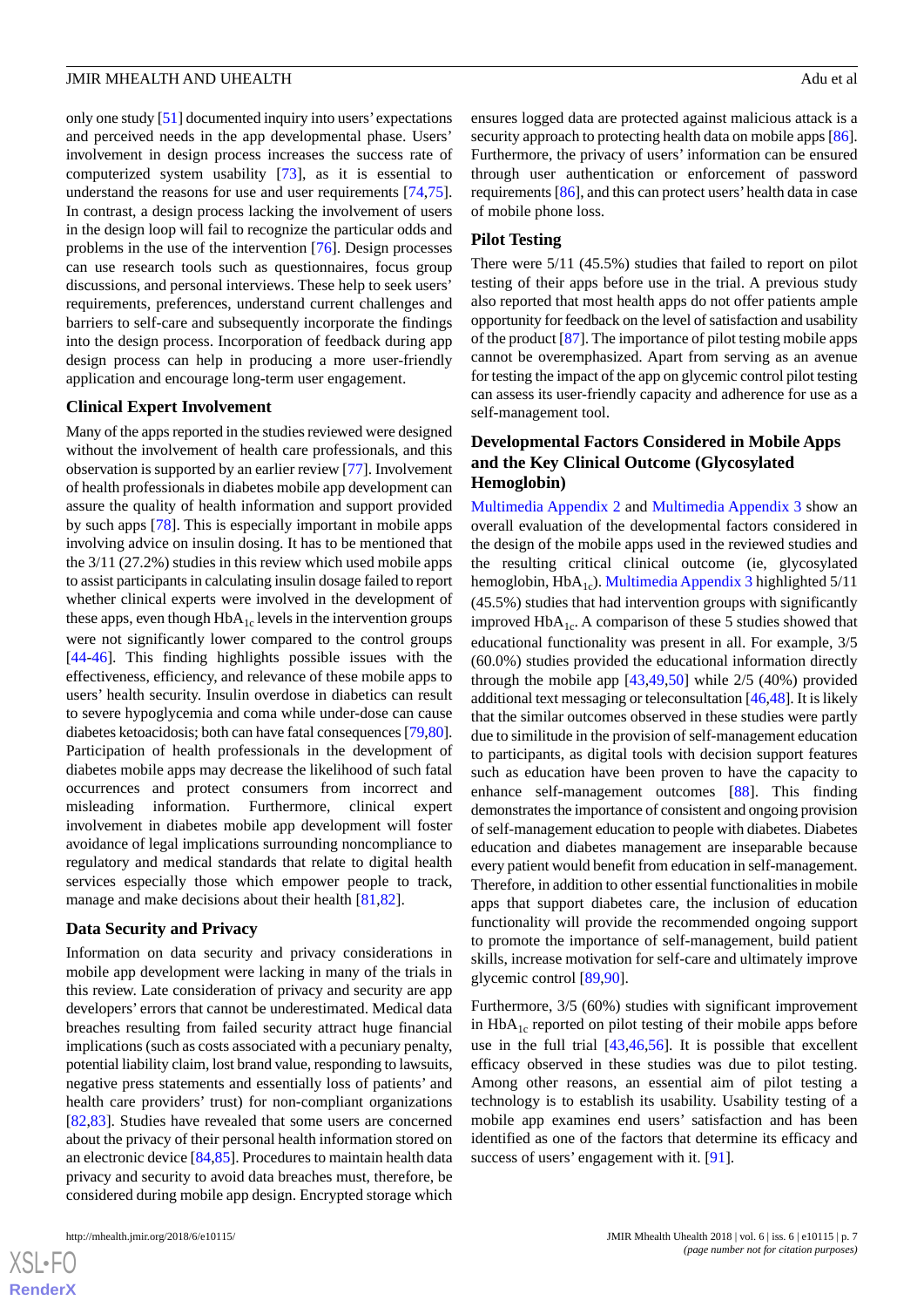#### **Implication for Practice and Future Research**

Much work is needed to address challenges limiting the documentation and the implementation of developmental factors in the design of mobile apps for diabetes management. The use of mobile phone interventions in which the developmental design are not explicitly documented is likely to result in a non-replicable app with significant levels of wasted resources. Therefore, future work is required to promote the development of evidence-based apps research and clinical use. These mobile apps should focus on integrating functions to core diabetes self-management practices and primarily with the provision of self-management education. Additionally, integrating theories of health behavioral change, users, and clinical experts' involvement while ensuring data privacy and security are essential factors to be considered in the development of future mobile apps.

# **Limitations of This Review**

There are limitations to be considered when interpreting and extrapolating the findings of this systematic review. The results of this review were dependent on the terms used in the search strategy and the efficiency of the search engines used. An attempt to overcome this limitation was ensured by choosing common terms and combination of terms usually used in the literature review on mobile health apps. This review considered only trials that were reported in the English language with strict inclusion criteria and so the number of articles that met the study criteria was small, and this limits the ability to generalize the findings. Also, the process of extracting the data presented some risk of error and uncertainty because some studies were not explicit about their developmental considerations, and it is easy to miss or misunderstand some development description either reported directly within the article or referenced. However, to avoid this occurrence, the authors ensured that the assessment process involved independent verification and all pitfalls that might invalidate the findings were avoided. Despite these limitations, this review provides valuable information to future researchers and developers of mobile apps for diabetes management on the necessary factors to consider during app development.

#### **Conclusion**

This systematic review has presented the crucial steps that need to be taken in mobile app development to support effective self-management for people with diabetes. Most of the studies in this review offer a limited and non-expository degree of information on the factors considered in the development of the apps employed.

The main stakeholder in diabetes management is the patient. Shared decision-making between diabetes patients, health care professionals, and app developers can result in improved management. Therefore, this should be the basis for the development of mobile apps for diabetes support. Shared decision-making can be achieved through the process of patient and clinical expert involvement, ensuring data security and privacy, pilot testing and integration of core functions that support all aspects of diabetes self-care activities as indicated by evidence-based guidelines. Continual integration of these processes during app development (before actual use in clinical trials) will ensure that specific needs of diabetic patients are met in the finally developed app, and this will ultimately improve diabetes support, self-management and clinical outcomes for the patients.

# **Acknowledgments**

The first author (MD) of this review is supported by the Australian Government International Research Training Program Scholarship.

# **Authors' Contributions**

<span id="page-7-0"></span>MD and BMA conceived the concept. MD drafted the manuscript. All authors substantially contributed towards revising the paper and approved the final version.

# **Conflicts of Interest**

None declared.

# <span id="page-7-1"></span>**Multimedia Appendix 1**

Study Characteristics.

<span id="page-7-2"></span>[[PDF File \(Adobe PDF File\), 61KB-Multimedia Appendix 1\]](https://jmir.org/api/download?alt_name=mhealth_v6i6e10115_app1.pdf)

# **Multimedia Appendix 2**

Some of the developmental considerations in the reviewed studies.

[[PDF File \(Adobe PDF File\), 35KB-Multimedia Appendix 2\]](https://jmir.org/api/download?alt_name=mhealth_v6i6e10115_app2.pdf)

# **Multimedia Appendix 3**

Other developmental considerations in the reviewed studies and key clinical outcome-glycosylated hemoglobin.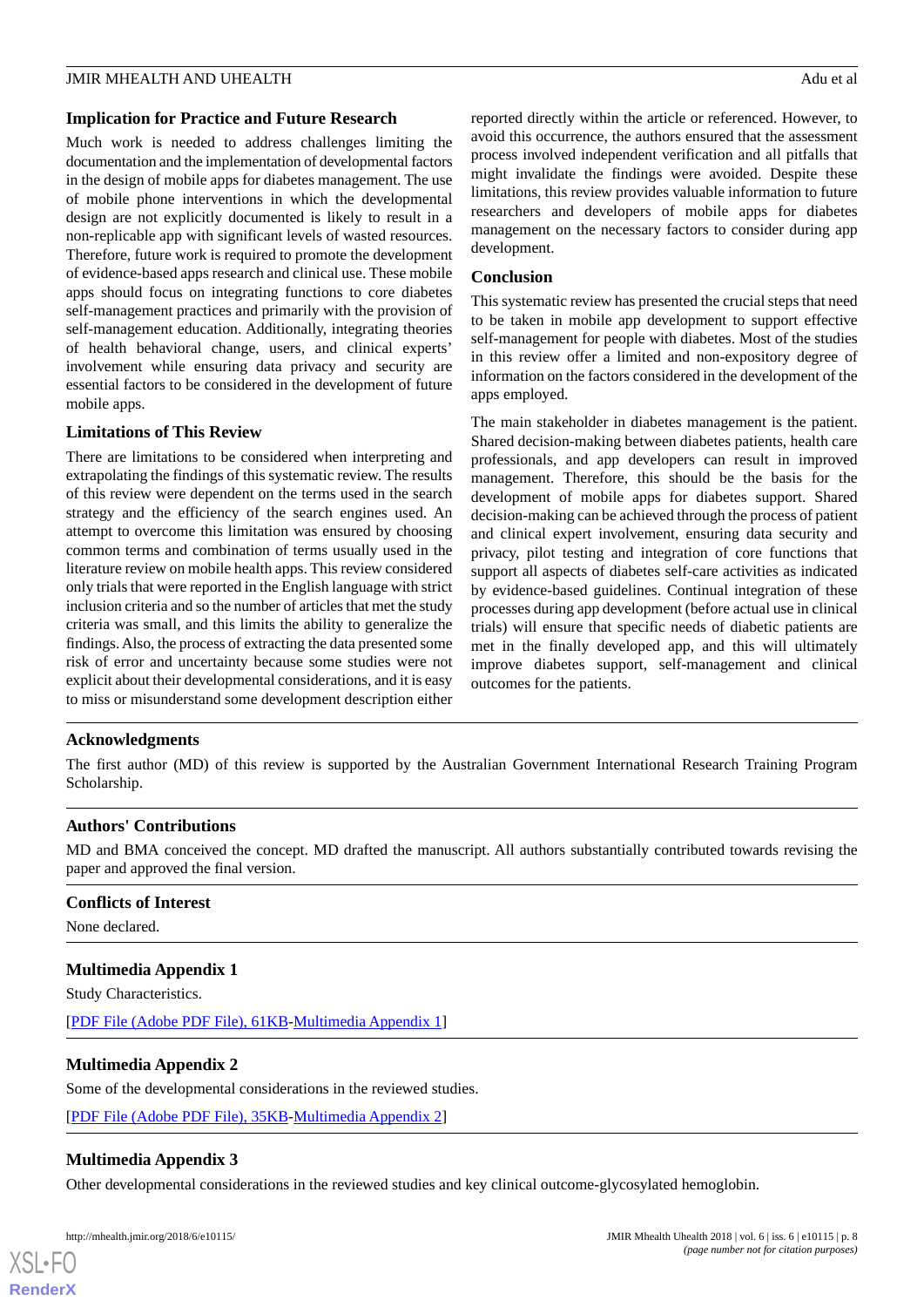# [[PDF File \(Adobe PDF File\), 33KB-Multimedia Appendix 3\]](https://jmir.org/api/download?alt_name=mhealth_v6i6e10115_app3.pdf)

# <span id="page-8-0"></span>**References**

- <span id="page-8-1"></span>1. Kay M, Santos J, Takane M. World Health Organization. 2011. mHealth: New horizons for health through mobile technologies URL[:http://www.who.int/ehealth/mhealth\\_summit.pdf](http://www.who.int/ehealth/mhealth_summit.pdf)[[WebCite Cache ID 6xBw7swmU\]](http://www.webcitation.org/
                                6xBw7swmU)
- <span id="page-8-2"></span>2. Akter S, Ray P. mHealth - an Ultimate Platform to Serve the Unserved. Yearb Med Inform 2010:94-100. [Medline: [20938579\]](http://www.ncbi.nlm.nih.gov/entrez/query.fcgi?cmd=Retrieve&db=PubMed&list_uids=20938579&dopt=Abstract)
- 3. Thakkar J, Barry T, Thiagalingam A, Redfern J, McEwan AL, Rodgers A, et al. Design Considerations in Development of a Mobile Health Intervention Program: The TEXT ME and TEXTMEDS Experience. JMIR Mhealth Uhealth 2016 Nov 15;4(4):e127 [\[FREE Full text](http://mhealth.jmir.org/2016/4/e127/)] [doi: [10.2196/mhealth.5996\]](http://dx.doi.org/10.2196/mhealth.5996) [Medline: [27847350](http://www.ncbi.nlm.nih.gov/entrez/query.fcgi?cmd=Retrieve&db=PubMed&list_uids=27847350&dopt=Abstract)]
- <span id="page-8-4"></span><span id="page-8-3"></span>4. Silva BMC, Rodrigues JJPC, de la Torre Diez I, López-Coronado M, Saleem K. Mobile-health: A review of current state in 2015. J Biomed Inform 2015 Aug;56:265-272. [doi: [10.1016/j.jbi.2015.06.003\]](http://dx.doi.org/10.1016/j.jbi.2015.06.003) [Medline: [26071682](http://www.ncbi.nlm.nih.gov/entrez/query.fcgi?cmd=Retrieve&db=PubMed&list_uids=26071682&dopt=Abstract)]
- <span id="page-8-5"></span>5. ADVANCE Collaborative Group, Patel A, MacMahon S, Chalmers J, Neal B, Billot L, et al. Intensive blood glucose control and vascular outcomes in patients with type 2 diabetes. N Engl J Med 2008 Jun 12;358(24):2560-2572. [doi: [10.1056/NEJMoa0802987](http://dx.doi.org/10.1056/NEJMoa0802987)] [Medline: [18539916](http://www.ncbi.nlm.nih.gov/entrez/query.fcgi?cmd=Retrieve&db=PubMed&list_uids=18539916&dopt=Abstract)]
- <span id="page-8-6"></span>6. UK Propective Diabetes Study Group. Tight blood pressure control and risk of macrovascular and microvascular complications in type 2 diabetes: UKPDS 38. UK Prospective Diabetes Study Group. BMJ 1998 Sep 12;317(7160):703-713 [[FREE Full](http://europepmc.org/abstract/MED/9732337) [text](http://europepmc.org/abstract/MED/9732337)] [Medline: [9732337](http://www.ncbi.nlm.nih.gov/entrez/query.fcgi?cmd=Retrieve&db=PubMed&list_uids=9732337&dopt=Abstract)]
- <span id="page-8-7"></span>7. American DA. Standards of Medical Care in Diabetes-2016 Abridged for Primary Care Providers. Clin Diabetes 2016 Jan;34(1):3-21 [\[FREE Full text\]](http://europepmc.org/abstract/MED/26807004) [doi: [10.2337/diaclin.34.1.3\]](http://dx.doi.org/10.2337/diaclin.34.1.3) [Medline: [26807004\]](http://www.ncbi.nlm.nih.gov/entrez/query.fcgi?cmd=Retrieve&db=PubMed&list_uids=26807004&dopt=Abstract)
- <span id="page-8-8"></span>8. Funnell MM, Brown TL, Childs BP, Haas LB, Hosey GM, Jensen B, et al. National standards for diabetes self-management education. Diabetes Care 2009 Jan;32 Suppl 1:S87-S94 [\[FREE Full text\]](http://europepmc.org/abstract/MED/19118294) [doi: [10.2337/dc09-S087](http://dx.doi.org/10.2337/dc09-S087)] [Medline: [19118294](http://www.ncbi.nlm.nih.gov/entrez/query.fcgi?cmd=Retrieve&db=PubMed&list_uids=19118294&dopt=Abstract)]
- <span id="page-8-9"></span>9. Haas L, Maryniuk M, Beck J, Cox CE, Duker P, Edwards L, et al. National standards for diabetes self-management education and support. Diabetes Care 2014 Jan;37 Suppl 1:S144-S153 [\[FREE Full text\]](http://europepmc.org/abstract/MED/24357210) [doi: [10.2337/dc14-S144](http://dx.doi.org/10.2337/dc14-S144)] [Medline: [24357210\]](http://www.ncbi.nlm.nih.gov/entrez/query.fcgi?cmd=Retrieve&db=PubMed&list_uids=24357210&dopt=Abstract)
- <span id="page-8-10"></span>10. de la Torre Diez I, López-Coronado M, Vaca C, Aguado JS, de Castro C. Cost-utility and cost-effectiveness studies of telemedicine, electronic, and mobile health systems in the literature: a systematic review. Telemed J E Health 2015 Feb;21(2):81-85 [[FREE Full text](http://europepmc.org/abstract/MED/25474190)] [doi: [10.1089/tmj.2014.0053](http://dx.doi.org/10.1089/tmj.2014.0053)] [Medline: [25474190\]](http://www.ncbi.nlm.nih.gov/entrez/query.fcgi?cmd=Retrieve&db=PubMed&list_uids=25474190&dopt=Abstract)
- <span id="page-8-12"></span><span id="page-8-11"></span>11. Free C, Phillips G, Galli L, Watson L, Felix L, Edwards P, et al. The effectiveness of mobile-health technology-based health behaviour change or disease management interventions for health care consumers: a systematic review. PLoS Med 2013 Jan;10(1):e1001362 [\[FREE Full text\]](http://dx.plos.org/10.1371/journal.pmed.1001362) [doi: [10.1371/journal.pmed.1001362\]](http://dx.doi.org/10.1371/journal.pmed.1001362) [Medline: [23349621\]](http://www.ncbi.nlm.nih.gov/entrez/query.fcgi?cmd=Retrieve&db=PubMed&list_uids=23349621&dopt=Abstract)
- 12. Buijink AWG, Visser BJ, Marshall L. Medical apps for smartphones: lack of evidence undermines quality and safety. Evid Based Med 2013 Jun;18(3):90-92. [doi: [10.1136/eb-2012-100885](http://dx.doi.org/10.1136/eb-2012-100885)] [Medline: [22923708\]](http://www.ncbi.nlm.nih.gov/entrez/query.fcgi?cmd=Retrieve&db=PubMed&list_uids=22923708&dopt=Abstract)
- <span id="page-8-13"></span>13. Misra S, Lewis TL, Aungst TD. Medical application use and the need for further research and assessment for clinical practice: creation and integration of standards for best practice to alleviate poor application design. JAMA Dermatol 2013 Jun;149(6):661-662. [doi: [10.1001/jamadermatol.2013.606\]](http://dx.doi.org/10.1001/jamadermatol.2013.606) [Medline: [23783150](http://www.ncbi.nlm.nih.gov/entrez/query.fcgi?cmd=Retrieve&db=PubMed&list_uids=23783150&dopt=Abstract)]
- <span id="page-8-15"></span><span id="page-8-14"></span>14. Riley WT, Rivera DE, Atienza AA, Nilsen W, Allison SM, Mermelstein R. Health behavior models in the age of mobile interventions: are our theories up to the task? Transl Behav Med 2011 Mar;1(1):53-71 [[FREE Full text](http://europepmc.org/abstract/MED/21796270)] [doi: [10.1007/s13142-011-0021-7\]](http://dx.doi.org/10.1007/s13142-011-0021-7) [Medline: [21796270](http://www.ncbi.nlm.nih.gov/entrez/query.fcgi?cmd=Retrieve&db=PubMed&list_uids=21796270&dopt=Abstract)]
- <span id="page-8-16"></span>15. Webb TL, Joseph J, Yardley L, Michie S. Using the internet to promote health behavior change: a systematic review and meta-analysis of the impact of theoretical basis, use of behavior change techniques, and mode of delivery on efficacy. J Med Internet Res 2010;12(1):e4 [[FREE Full text](http://www.jmir.org/2010/1/e4/)] [doi: [10.2196/jmir.1376](http://dx.doi.org/10.2196/jmir.1376)] [Medline: [20164043](http://www.ncbi.nlm.nih.gov/entrez/query.fcgi?cmd=Retrieve&db=PubMed&list_uids=20164043&dopt=Abstract)]
- <span id="page-8-18"></span><span id="page-8-17"></span>16. Prochaska JO, Velicer WF. The Transtheoretical Model of Health Behavior Change. American Journal of Health Promotion 1997 Sep;12(1):38-48. [doi: [10.4278/0890-1171-12.1.38\]](http://dx.doi.org/10.4278/0890-1171-12.1.38)
- <span id="page-8-19"></span>17. Bandura A. Health promotion by social cognitive means. Health Educ Behav 2004 Apr;31(2):143-164. [doi: [10.1177/1090198104263660\]](http://dx.doi.org/10.1177/1090198104263660) [Medline: [15090118\]](http://www.ncbi.nlm.nih.gov/entrez/query.fcgi?cmd=Retrieve&db=PubMed&list_uids=15090118&dopt=Abstract)
- <span id="page-8-20"></span>18. Ryan RM, Deci EL. Self-determination theory and the facilitation of intrinsic motivation, social development, and well-being. Am Psychol 2000 Jan; 55(1): 68-78. [Medline: [11392867\]](http://www.ncbi.nlm.nih.gov/entrez/query.fcgi?cmd=Retrieve&db=PubMed&list_uids=11392867&dopt=Abstract)
- 19. Miller W, Rollnick S. Motivational interviewing: Helping people for change. 3rd edition. Guilford Press. Newyork, Md: Angus & Robertson; 2013.
- <span id="page-8-21"></span>20. Arsand E, Tatara N, Østengen G, Hartvigsen G. Mobile phone-based self-management tools for type 2 diabetes: the few touch application. J Diabetes Sci Technol 2010 Mar;4(2):328-336 [[FREE Full text](http://europepmc.org/abstract/MED/20307393)] [Medline: [20307393\]](http://www.ncbi.nlm.nih.gov/entrez/query.fcgi?cmd=Retrieve&db=PubMed&list_uids=20307393&dopt=Abstract)
- <span id="page-8-22"></span>21. Petersen M, Hempler NF. Development and testing of a mobile application to support diabetes self-management for people with newly diagnosed type 2 diabetes: a design thinking case study. BMC Med Inform Decis Mak 2017 Jun 26;17(1):91 [[FREE Full text](https://bmcmedinformdecismak.biomedcentral.com/articles/10.1186/s12911-017-0493-6)] [doi: [10.1186/s12911-017-0493-6\]](http://dx.doi.org/10.1186/s12911-017-0493-6) [Medline: [28651639](http://www.ncbi.nlm.nih.gov/entrez/query.fcgi?cmd=Retrieve&db=PubMed&list_uids=28651639&dopt=Abstract)]
- 22. Yardley L, Morrison L, Bradbury K, Muller I. The person-based approach to intervention development: application to digital health-related behavior change interventions. J Med Internet Res 2015;17(1):e30 [\[FREE Full text\]](http://www.jmir.org/2015/1/e30/) [doi: [10.2196/jmir.4055](http://dx.doi.org/10.2196/jmir.4055)] [Medline: [25639757](http://www.ncbi.nlm.nih.gov/entrez/query.fcgi?cmd=Retrieve&db=PubMed&list_uids=25639757&dopt=Abstract)]
- 23. Chomutare T, Fernandez-Luque L, Arsand E, Hartvigsen G. Features of mobile diabetes applications: review of the literature and analysis of current applications compared against evidence-based guidelines. J Med Internet Res 2011;13(3):e65 [\[FREE](http://www.jmir.org/2011/3/e65/) [Full text\]](http://www.jmir.org/2011/3/e65/) [doi: [10.2196/jmir.1874](http://dx.doi.org/10.2196/jmir.1874)] [Medline: [21979293\]](http://www.ncbi.nlm.nih.gov/entrez/query.fcgi?cmd=Retrieve&db=PubMed&list_uids=21979293&dopt=Abstract)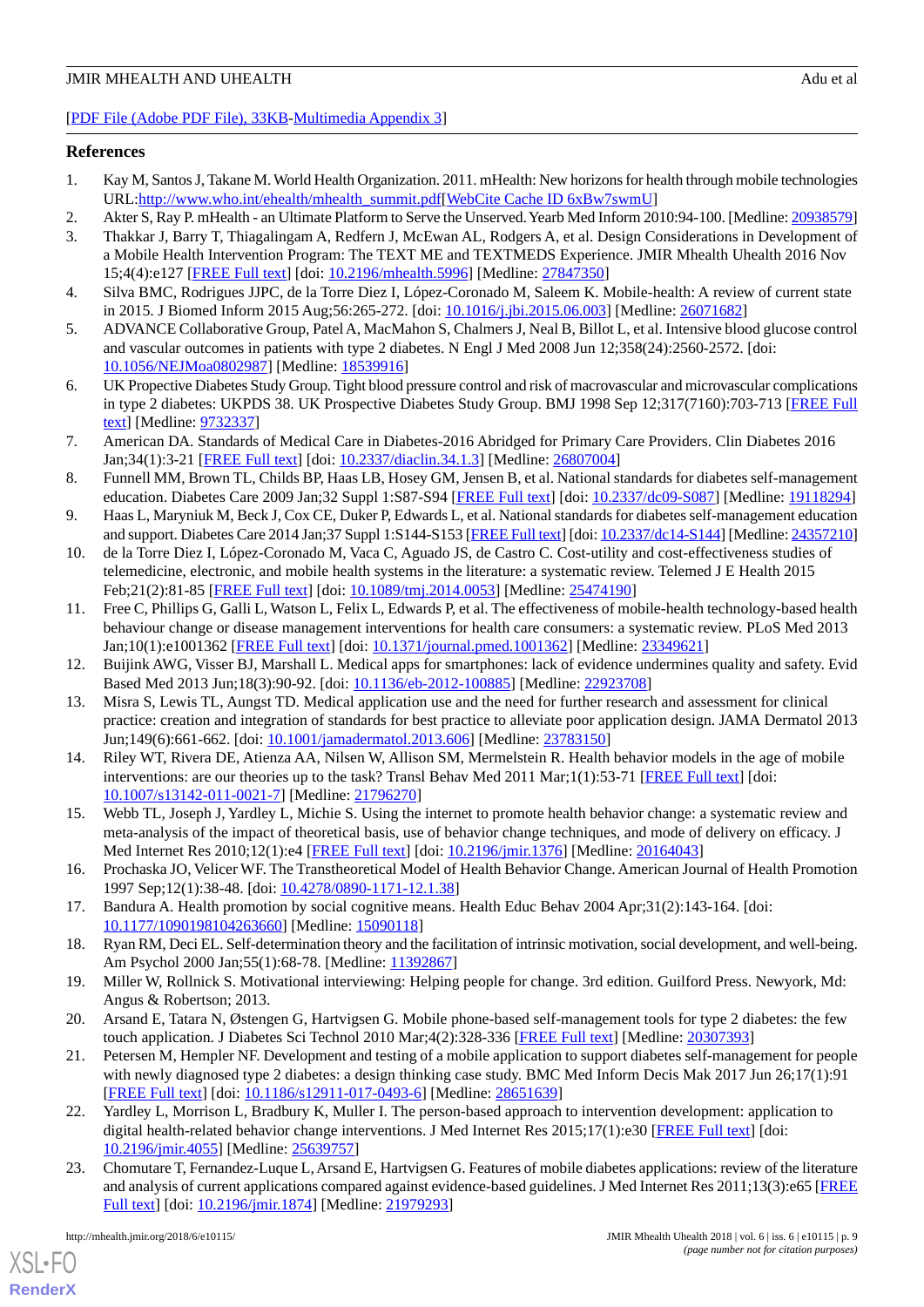- <span id="page-9-0"></span>24. Al-Taee M, Al-Nuaimy W, Muhsin Z, Al-Ataby A, Al-Taee A. Mapping security requirements of mobile health systems into software development lifecycle. 2016 Presented at: Proceedings of the 9th International Conference on Developments in eSystems Engineering (DeSE); - Sept 2; Liverpool, UK. ISSN; 2016 Aug 31; Liverpool, UK p. 87-93. [doi: [10.1109/DeSE.2016.16](http://dx.doi.org/10.1109/DeSE.2016.16)]
- <span id="page-9-2"></span><span id="page-9-1"></span>25. Gürses S, Troncoso C, Diaz C. 2011. Engineering privacy by design URL:*[https://software.imdea.org/~carmela.troncoso/](https://software.imdea.org/~carmela.troncoso/papers/Gurses-APC15.pdf)* [papers/Gurses-APC15.pdf](https://software.imdea.org/~carmela.troncoso/papers/Gurses-APC15.pdf) [accessed 2018-02-13] [[WebCite Cache ID 6xDBTaHCm](http://www.webcitation.org/
                                6xDBTaHCm)]
- <span id="page-9-3"></span>26. van Rest J, Boonstra D, Everts M, van Rijn M, van Paassen R. Designing privacy-by-design. In: Preneel B., Ikonomou D. (eds) Privacy Technologies and Policy. Annual Privacy Forum 2012. Lectute notes in Computer Science, 8319. Springer, Berlin, Heidelberg. Berlin, Heidelberg: Springer; 2014.
- <span id="page-9-4"></span>27. Brandell B, Ford C. Diabetes professionals must seize the opportunity in mobile health. J Diabetes Sci Technol 2013 Nov 01;7(6):1616-1620 [[FREE Full text](http://europepmc.org/abstract/MED/24351188)] [doi: [10.1177/193229681300700622\]](http://dx.doi.org/10.1177/193229681300700622) [Medline: [24351188\]](http://www.ncbi.nlm.nih.gov/entrez/query.fcgi?cmd=Retrieve&db=PubMed&list_uids=24351188&dopt=Abstract)
- 28. American DA. Standards of medical care in diabetes-2015 abridged for primary care providers. Clin Diabetes 2015 Apr;33(2):97-111. [doi: [10.2337/diaclin.33.2.97](http://dx.doi.org/10.2337/diaclin.33.2.97)] [Medline: [25897193\]](http://www.ncbi.nlm.nih.gov/entrez/query.fcgi?cmd=Retrieve&db=PubMed&list_uids=25897193&dopt=Abstract)
- <span id="page-9-5"></span>29. Inzucchi SE, Bergenstal RM, Buse JB, Diamant M, Ferrannini E, Nauck M, et al. Management of hyperglycaemia in type 2 diabetes, 2015: a patient-centred approach. Update to a position statement of the American Diabetes Association and the European Association for the Study of Diabetes. Diabetologia 2015 Mar;58(3):429-442. [doi: [10.1007/s00125-014-3460-0](http://dx.doi.org/10.1007/s00125-014-3460-0)] [Medline: [25583541](http://www.ncbi.nlm.nih.gov/entrez/query.fcgi?cmd=Retrieve&db=PubMed&list_uids=25583541&dopt=Abstract)]
- <span id="page-9-6"></span>30. Kinmonth AL, Woodcock A, Griffin S, Spiegal N, Campbell MJ. Randomised controlled trial of patient centred care of diabetes in general practice: impact on current wellbeing and future disease risk. The Diabetes Care From Diagnosis Research Team. BMJ 1998 Oct 31;317(7167):1202-1208 [\[FREE Full text\]](http://europepmc.org/abstract/MED/9794859) [Medline: [9794859](http://www.ncbi.nlm.nih.gov/entrez/query.fcgi?cmd=Retrieve&db=PubMed&list_uids=9794859&dopt=Abstract)]
- <span id="page-9-8"></span>31. Heinrich E, Schaper N, de Vries N. Self-management interventions for type 2 diabetes: a systematic review. European Diabetes Nursing 2015 Feb 17;7(2):71-76. [doi: [10.1002/edn.160\]](http://dx.doi.org/10.1002/edn.160)
- 32. Holtz B, Lauckner C. Diabetes management via mobile phones: a systematic review. Telemed J E Health 2012 Apr;18(3):175-184. [doi: [10.1089/tmj.2011.0119\]](http://dx.doi.org/10.1089/tmj.2011.0119) [Medline: [22356525](http://www.ncbi.nlm.nih.gov/entrez/query.fcgi?cmd=Retrieve&db=PubMed&list_uids=22356525&dopt=Abstract)]
- <span id="page-9-9"></span>33. Hou C, Carter B, Hewitt J, Francisa T, Mayor S. Do Mobile Phone Applications Improve Glycemic Control (HbA1c) in the Self-management of Diabetes? A Systematic Review, Meta-analysis, and GRADE of 14 Randomized Trials. Diabetes Care 2016 Nov;39(11):2089-2095. [doi: [10.2337/dc16-0346\]](http://dx.doi.org/10.2337/dc16-0346) [Medline: [27926892](http://www.ncbi.nlm.nih.gov/entrez/query.fcgi?cmd=Retrieve&db=PubMed&list_uids=27926892&dopt=Abstract)]
- 34. Liang X, Wang Q, Yang X, Cao J, Chen J, Mo X, et al. Effect of mobile phone intervention for diabetes on glycaemic control: a meta-analysis. Diabet Med 2011 Apr;28(4):455-463. [doi: [10.1111/j.1464-5491.2010.03180.x\]](http://dx.doi.org/10.1111/j.1464-5491.2010.03180.x) [Medline: [21392066](http://www.ncbi.nlm.nih.gov/entrez/query.fcgi?cmd=Retrieve&db=PubMed&list_uids=21392066&dopt=Abstract)]
- <span id="page-9-7"></span>35. Nundy S, Mishra A, Hogan P, Lee SM, Solomon MC, Peek ME. How do mobile phone diabetes programs drive behavior change? Evidence from a mixed methods observational cohort study. Diabetes Educ 2014;40(6):806-819 [\[FREE Full text](http://europepmc.org/abstract/MED/25278512)] [doi: [10.1177/0145721714551992](http://dx.doi.org/10.1177/0145721714551992)] [Medline: [25278512\]](http://www.ncbi.nlm.nih.gov/entrez/query.fcgi?cmd=Retrieve&db=PubMed&list_uids=25278512&dopt=Abstract)
- <span id="page-9-11"></span><span id="page-9-10"></span>36. Whitehead L, Seaton P. The Effectiveness of Self-Management Mobile Phone and Tablet Apps in Long-term Condition Management: A Systematic Review. J Med Internet Res 2016;18(5):e97 [\[FREE Full text\]](http://www.jmir.org/2016/5/e97/) [doi: [10.2196/jmir.4883\]](http://dx.doi.org/10.2196/jmir.4883) [Medline: [27185295](http://www.ncbi.nlm.nih.gov/entrez/query.fcgi?cmd=Retrieve&db=PubMed&list_uids=27185295&dopt=Abstract)]
- <span id="page-9-12"></span>37. Cui M, Wu X, Mao J, Wang X, Nie M. T2DM Self-Management via Smartphone Applications: A Systematic Review and Meta-Analysis. PLoS One 2016;11(11):e0166718 [[FREE Full text](http://dx.plos.org/10.1371/journal.pone.0166718)] [doi: [10.1371/journal.pone.0166718](http://dx.doi.org/10.1371/journal.pone.0166718)] [Medline: [27861583\]](http://www.ncbi.nlm.nih.gov/entrez/query.fcgi?cmd=Retrieve&db=PubMed&list_uids=27861583&dopt=Abstract)
- <span id="page-9-13"></span>38. Yu CH, Parsons JA, Mamdani M, Lebovic G, Hall S, Newton D, et al. A web-based intervention to support self-management of patients with type 2 diabetes mellitus: effect on self-efficacy, self-care and diabetes distress. BMC Med Inform Decis Mak 2014 Dec 14;14:117 [[FREE Full text](https://bmcmedinformdecismak.biomedcentral.com/articles/10.1186/s12911-014-0117-3)] [doi: [10.1186/s12911-014-0117-3\]](http://dx.doi.org/10.1186/s12911-014-0117-3) [Medline: [25495847](http://www.ncbi.nlm.nih.gov/entrez/query.fcgi?cmd=Retrieve&db=PubMed&list_uids=25495847&dopt=Abstract)]
- <span id="page-9-14"></span>39. Arsand E, Tufano JT, Ralston JD, Hjortdahl P. Designing mobile dietary management support technologies for people with diabetes. J Telemed Telecare 2008;14(7):329-332. [doi: [10.1258/jtt.2008.007001\]](http://dx.doi.org/10.1258/jtt.2008.007001) [Medline: [18852310\]](http://www.ncbi.nlm.nih.gov/entrez/query.fcgi?cmd=Retrieve&db=PubMed&list_uids=18852310&dopt=Abstract)
- <span id="page-9-15"></span>40. Shamseer L, Moher D, Clarke M, Ghersi D, Liberati A, Petticrew M, et al. Preferred reporting items for systematic review and meta-analysis protocols (PRISMA-P) 2015: elaboration and explanation. BMJ 2015 Jan 02;349:g7647 [[FREE Full](http://www.bmj.com/cgi/pmidlookup?view=long&pmid=25555855) [text](http://www.bmj.com/cgi/pmidlookup?view=long&pmid=25555855)] [Medline: [25555855](http://www.ncbi.nlm.nih.gov/entrez/query.fcgi?cmd=Retrieve&db=PubMed&list_uids=25555855&dopt=Abstract)]
- <span id="page-9-16"></span>41. Aromataris E, Fernandez R, Godfrey CM, Holly C, Khalil H, Tungpunkom P. Summarizing systematic reviews: methodological development, conduct and reporting of an umbrella review approach. Int J Evid Based Healthc 2015 Sep;13(3):132-140. [doi: [10.1097/XEB.0000000000000055](http://dx.doi.org/10.1097/XEB.0000000000000055)] [Medline: [26360830](http://www.ncbi.nlm.nih.gov/entrez/query.fcgi?cmd=Retrieve&db=PubMed&list_uids=26360830&dopt=Abstract)]
- <span id="page-9-17"></span>42. Quinn CC, Shardell MD, Terrin ML, Barr EA, Park D, Shaikh F, et al. Mobile Diabetes Intervention for Glycemic Control in 45- to 64-Year-Old Persons With Type 2 Diabetes. J Appl Gerontol 2016 Feb;35(2):227-243. [doi: [10.1177/0733464814542611\]](http://dx.doi.org/10.1177/0733464814542611) [Medline: [25098253\]](http://www.ncbi.nlm.nih.gov/entrez/query.fcgi?cmd=Retrieve&db=PubMed&list_uids=25098253&dopt=Abstract)
- 43. Quinn CC, Shardell MD, Terrin ML, Barr EA, Ballew SH, Gruber-Baldini AL. Cluster-randomized trial of a mobile phone personalized behavioral intervention for blood glucose control. Diabetes Care 2011 Sep;34(9):1934-1942 [[FREE Full text](http://europepmc.org/abstract/MED/21788632)] [doi: [10.2337/dc11-0366\]](http://dx.doi.org/10.2337/dc11-0366) [Medline: [21788632\]](http://www.ncbi.nlm.nih.gov/entrez/query.fcgi?cmd=Retrieve&db=PubMed&list_uids=21788632&dopt=Abstract)
- 44. Rossi MCE, Nicolucci A, Di BP, Bruttomesso D, Girelli A, Ampudia FJ, et al. Diabetes Interactive Diary: a new telemedicine system enabling flexible diet and insulin therapy while improving quality of life: an open-label, international, multicenter, randomized study. Diabetes Care 2010 Jan;33(1):109-115 [[FREE Full text\]](http://europepmc.org/abstract/MED/19808926) [doi: [10.2337/dc09-1327\]](http://dx.doi.org/10.2337/dc09-1327) [Medline: [19808926](http://www.ncbi.nlm.nih.gov/entrez/query.fcgi?cmd=Retrieve&db=PubMed&list_uids=19808926&dopt=Abstract)]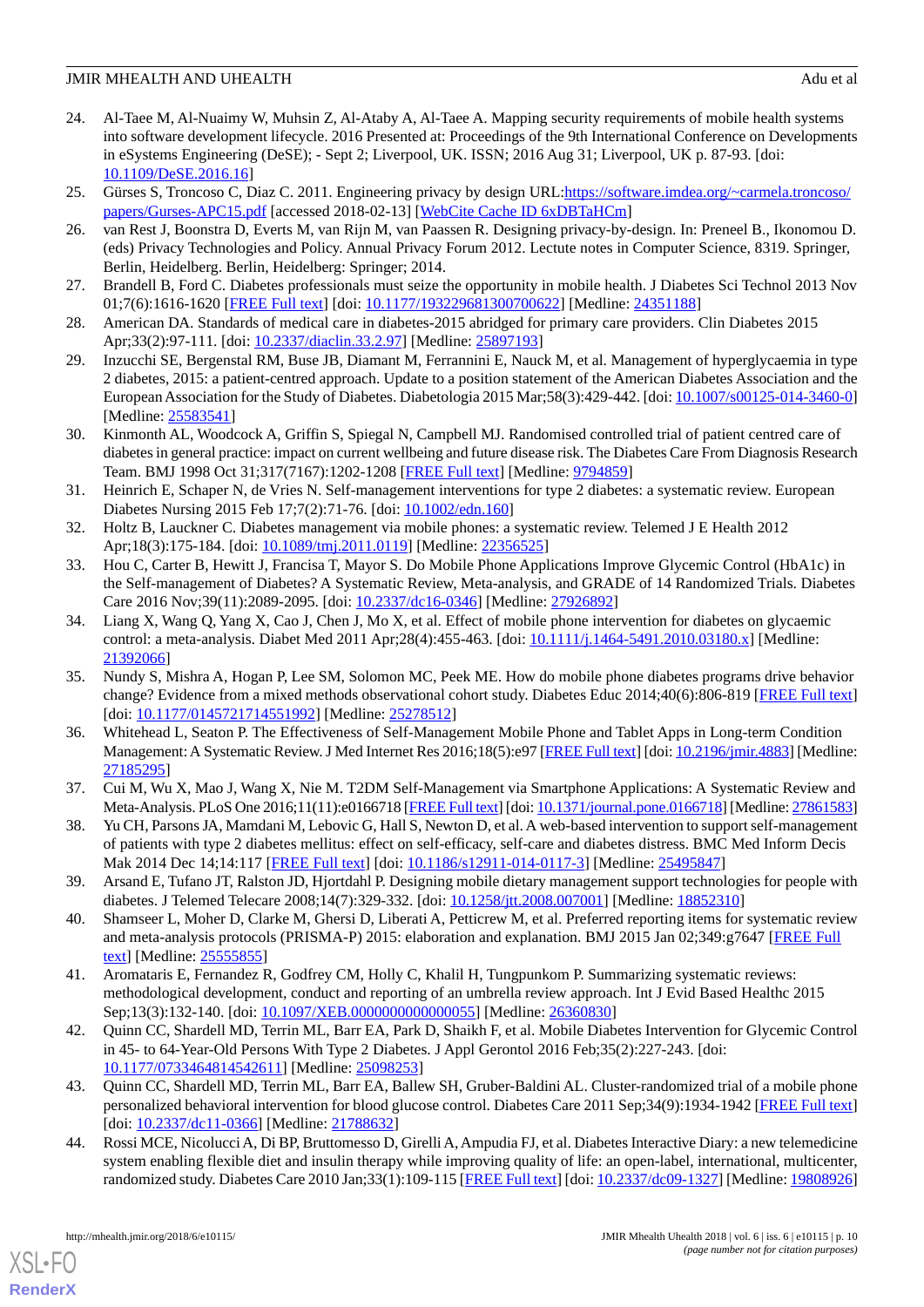- <span id="page-10-0"></span>45. Rossi MC, Nicolucci A, Lucisano G, Pellegrini F, Di BP, Miselli V, et al. Impact of the "Diabetes Interactive Diary" telemedicine system on metabolic control, risk of hypoglycemia, and quality of life: a randomized clinical trial in type 1 diabetes. Diabetes Technol Ther 2013 Aug;15(8):670-679. [doi: [10.1089/dia.2013.0021\]](http://dx.doi.org/10.1089/dia.2013.0021) [Medline: [23844569\]](http://www.ncbi.nlm.nih.gov/entrez/query.fcgi?cmd=Retrieve&db=PubMed&list_uids=23844569&dopt=Abstract)
- <span id="page-10-5"></span>46. Charpentier G, Benhamou P, Dardari D, Clergeot A, Franc S, Schaepelynck-Belicar P, et al. The Diabeo software enabling individualized insulin dose adjustments combined with telemedicine support improves HbA1c in poorly controlled type 1 diabetic patients: a 6-month, randomized, open-label, parallel-group, multicenter trial (TeleDiab 1 Study). Diabetes Care 2011 Mar;34(3):533-539 [\[FREE Full text](http://europepmc.org/abstract/MED/21266648)] [doi: [10.2337/dc10-1259\]](http://dx.doi.org/10.2337/dc10-1259) [Medline: [21266648\]](http://www.ncbi.nlm.nih.gov/entrez/query.fcgi?cmd=Retrieve&db=PubMed&list_uids=21266648&dopt=Abstract)
- <span id="page-10-3"></span><span id="page-10-2"></span>47. Istepanian RSH, Zitouni K, Harry D, Moutosammy N, Sungoor A, Tang B, et al. Evaluation of a mobile phone telemonitoring system for glycaemic control in patients with diabetes. J Telemed Telecare 2009;15(3):125-128. [doi: [10.1258/jtt.2009.003006](http://dx.doi.org/10.1258/jtt.2009.003006)] [Medline: [19364893](http://www.ncbi.nlm.nih.gov/entrez/query.fcgi?cmd=Retrieve&db=PubMed&list_uids=19364893&dopt=Abstract)]
- <span id="page-10-8"></span>48. Kirwan M, Vandelanotte C, Fenning A, Duncan MJ. Diabetes self-management smartphone application for adults with type 1 diabetes: randomized controlled trial. J Med Internet Res 2013;15(11):e235 [[FREE Full text\]](http://www.jmir.org/2013/11/e235/) [doi: [10.2196/jmir.2588](http://dx.doi.org/10.2196/jmir.2588)] [Medline: [24225149](http://www.ncbi.nlm.nih.gov/entrez/query.fcgi?cmd=Retrieve&db=PubMed&list_uids=24225149&dopt=Abstract)]
- <span id="page-10-1"></span>49. Orsama A, Lähteenmäki J, Harno K, Kulju M, Wintergerst E, Schachner H, et al. Active assistance technology reduces glycosylated hemoglobin and weight in individuals with type 2 diabetes: results of a theory-based randomized trial. Diabetes Technol Ther 2013 Aug;15(8):662-669. [doi: [10.1089/dia.2013.0056\]](http://dx.doi.org/10.1089/dia.2013.0056) [Medline: [23844570\]](http://www.ncbi.nlm.nih.gov/entrez/query.fcgi?cmd=Retrieve&db=PubMed&list_uids=23844570&dopt=Abstract)
- <span id="page-10-4"></span>50. Waki K, Fujita H, Uchimura Y, Omae K, Aramaki E, Kato S, et al. DialBetics: A Novel Smartphone-based Self-management Support System for Type 2 Diabetes Patients. J Diabetes Sci Technol 2014 Mar 13;8(2):209-215 [[FREE Full text](http://europepmc.org/abstract/MED/24876569)] [doi: [10.1177/1932296814526495\]](http://dx.doi.org/10.1177/1932296814526495) [Medline: [24876569\]](http://www.ncbi.nlm.nih.gov/entrez/query.fcgi?cmd=Retrieve&db=PubMed&list_uids=24876569&dopt=Abstract)
- <span id="page-10-6"></span>51. Holmen H, Torbjørnsen A, Wahl AK, Jenum AK, Småstuen MC, Arsand E, et al. A Mobile Health Intervention for Self-Management and Lifestyle Change for Persons With Type 2 Diabetes, Part 2: One-Year Results From the Norwegian Randomized Controlled Trial RENEWING HEALTH. JMIR Mhealth Uhealth 2014;2(4):e57 [[FREE Full text](http://mhealth.jmir.org/2014/4/e57/)] [doi: [10.2196/mhealth.3882](http://dx.doi.org/10.2196/mhealth.3882)] [Medline: [25499872](http://www.ncbi.nlm.nih.gov/entrez/query.fcgi?cmd=Retrieve&db=PubMed&list_uids=25499872&dopt=Abstract)]
- <span id="page-10-7"></span>52. Kim H, Choi W, Baek EK, Kim YA, Yang SJ, Choi IY, et al. Efficacy of the smartphone-based glucose management application stratified by user satisfaction. Diabetes Metab J 2014 Jun;38(3):204-210 [\[FREE Full text](http://e-dmj.org/DOIx.php?id=10.4093/dmj.2014.38.3.204)] [doi: [10.4093/dmj.2014.38.3.204](http://dx.doi.org/10.4093/dmj.2014.38.3.204)] [Medline: [25003074](http://www.ncbi.nlm.nih.gov/entrez/query.fcgi?cmd=Retrieve&db=PubMed&list_uids=25003074&dopt=Abstract)]
- <span id="page-10-9"></span>53. Takenga C, Berndt R, Musongya O, Kitero J, Katoke R, Molo K, et al. An ICT-Based Diabetes Management System Tested for Health Care Delivery in the African Context. Int J Telemed Appl 2014;2014:437307 [\[FREE Full text\]](https://dx.doi.org/10.1155/2014/437307) [doi: [10.1155/2014/437307\]](http://dx.doi.org/10.1155/2014/437307) [Medline: [25136358](http://www.ncbi.nlm.nih.gov/entrez/query.fcgi?cmd=Retrieve&db=PubMed&list_uids=25136358&dopt=Abstract)]
- <span id="page-10-10"></span>54. Quinn C, Clough S, Minor J, Lender D, Okafor M, Gruber-Baldini A. WellDoc mobile diabetes management randomized controlled trial: change in clinical and behavioral outcomes and patient and physician satisfaction. Diabetes Technol Ther 2008 Jun;10(3):160-168. [doi: [10.1089/dia.2008.0283](http://dx.doi.org/10.1089/dia.2008.0283)] [Medline: [18473689](http://www.ncbi.nlm.nih.gov/entrez/query.fcgi?cmd=Retrieve&db=PubMed&list_uids=18473689&dopt=Abstract)]
- <span id="page-10-11"></span>55. Franc S, Dardari D, Boucherie B, Riveline J, Biedzinski M, Petit C, et al. Real-life application and validation of flexible intensive insulin-therapy algorithms in type 1 diabetes patients. Diabetes Metab 2009 Dec;35(6):463-468. [doi: [10.1016/j.diabet.2009.05.006](http://dx.doi.org/10.1016/j.diabet.2009.05.006)] [Medline: [19914853\]](http://www.ncbi.nlm.nih.gov/entrez/query.fcgi?cmd=Retrieve&db=PubMed&list_uids=19914853&dopt=Abstract)
- <span id="page-10-13"></span><span id="page-10-12"></span>56. Waki K, Fujita H, Uchimura Y, Aramaki E, Omae K, Kadowaki T, et al. DialBetics: smartphone-based self-management for type 2 diabetes patients. J Diabetes Sci Technol 2012 Jul 01;6(4):983-985 [[FREE Full text](http://europepmc.org/abstract/MED/22920828)] [doi: [10.1177/193229681200600433\]](http://dx.doi.org/10.1177/193229681200600433) [Medline: [22920828\]](http://www.ncbi.nlm.nih.gov/entrez/query.fcgi?cmd=Retrieve&db=PubMed&list_uids=22920828&dopt=Abstract)
- <span id="page-10-14"></span>57. Rossi MCE, Nicolucci A, Pellegrini F, Bruttomesso D, Bartolo PD, Marelli G, et al. Interactive diary for diabetes: A useful and easy-to-use new telemedicine system to support the decision-making process in type 1 diabetes. Diabetes Technol Ther 2009 Jan;11(1):19-24. [doi: [10.1089/dia.2008.0020\]](http://dx.doi.org/10.1089/dia.2008.0020) [Medline: [19132851\]](http://www.ncbi.nlm.nih.gov/entrez/query.fcgi?cmd=Retrieve&db=PubMed&list_uids=19132851&dopt=Abstract)
- <span id="page-10-16"></span><span id="page-10-15"></span>58. AADE. AADE7 Self-Care Behaviors. Diabetes Educ 2008;34(3):445-449. [doi: [10.1177/0145721708316625\]](http://dx.doi.org/10.1177/0145721708316625) [Medline: [18535317](http://www.ncbi.nlm.nih.gov/entrez/query.fcgi?cmd=Retrieve&db=PubMed&list_uids=18535317&dopt=Abstract)]
- <span id="page-10-17"></span>59. Dunton GF, Atienza AA. The need for time-intensive information in healthful eating and physical activity research: a timely topic. J Am Diet Assoc 2009 Jan;109(1):30-35. [doi: [10.1016/j.jada.2008.10.019](http://dx.doi.org/10.1016/j.jada.2008.10.019)] [Medline: [19103320](http://www.ncbi.nlm.nih.gov/entrez/query.fcgi?cmd=Retrieve&db=PubMed&list_uids=19103320&dopt=Abstract)]
- 60. Borsboom D, Mellenbergh GJ, van Heerden J. The theoretical status of latent variables. Psychol Rev 2003 Apr;110(2):203-219. [Medline: [12747522\]](http://www.ncbi.nlm.nih.gov/entrez/query.fcgi?cmd=Retrieve&db=PubMed&list_uids=12747522&dopt=Abstract)
- <span id="page-10-18"></span>61. Demidowich AP, Lu K, Tamler R, Bloomgarden Z. An evaluation of diabetes self-management applications for Android smartphones. J Telemed Telecare 2012 Jun;18(4):235-238. [doi: [10.1258/jtt.2012.111002](http://dx.doi.org/10.1258/jtt.2012.111002)] [Medline: [22604278\]](http://www.ncbi.nlm.nih.gov/entrez/query.fcgi?cmd=Retrieve&db=PubMed&list_uids=22604278&dopt=Abstract)
- <span id="page-10-19"></span>62. Jensen K, Larsen L. Evaluating the usefulness of mobile services based on captured usage data from longitudinal field trials. 2007 Presented at: Proceedings of the 4th international conference on mobile technology, applications, and systems and the 1st international symposium on Computer human interaction in mobile technology; Sept 10-12, 2007; Singapore p. 10-12. [doi: [10.1145/1378063.1378177](http://dx.doi.org/10.1145/1378063.1378177)]
- 63. Haartsen J. Ericsson review. 1998. Bluetooth-The universal radio interface for ad hoc, wireless connectivity URL:[https:/](https://www8.cs.umu.se/kurser/TDBD16/VT07/bluetooth.pdf) [/www8.cs.umu.se/kurser/TDBD16/VT07/bluetooth.pdf](https://www8.cs.umu.se/kurser/TDBD16/VT07/bluetooth.pdf) [accessed 2018-05-05] [\[WebCite Cache ID 6yIbtbgAG](http://www.webcitation.org/
                                6yIbtbgAG)]
- 64. Winters-Miner L., Elsevier Connect. 2014. Seven ways predictive analytics can improve healthcare URL[:https://www.](https://www.elsevier.com/connect/seven-ways-predictive-analytics-can-improve-healthcare) [elsevier.com/connect/seven-ways-predictive-analytics-can-improve-healthcare](https://www.elsevier.com/connect/seven-ways-predictive-analytics-can-improve-healthcare) [accessed 2018-02-13] [[WebCite Cache ID](http://www.webcitation.org/
                                6xBwI1T5e) [6xBwI1T5e](http://www.webcitation.org/
                                6xBwI1T5e)]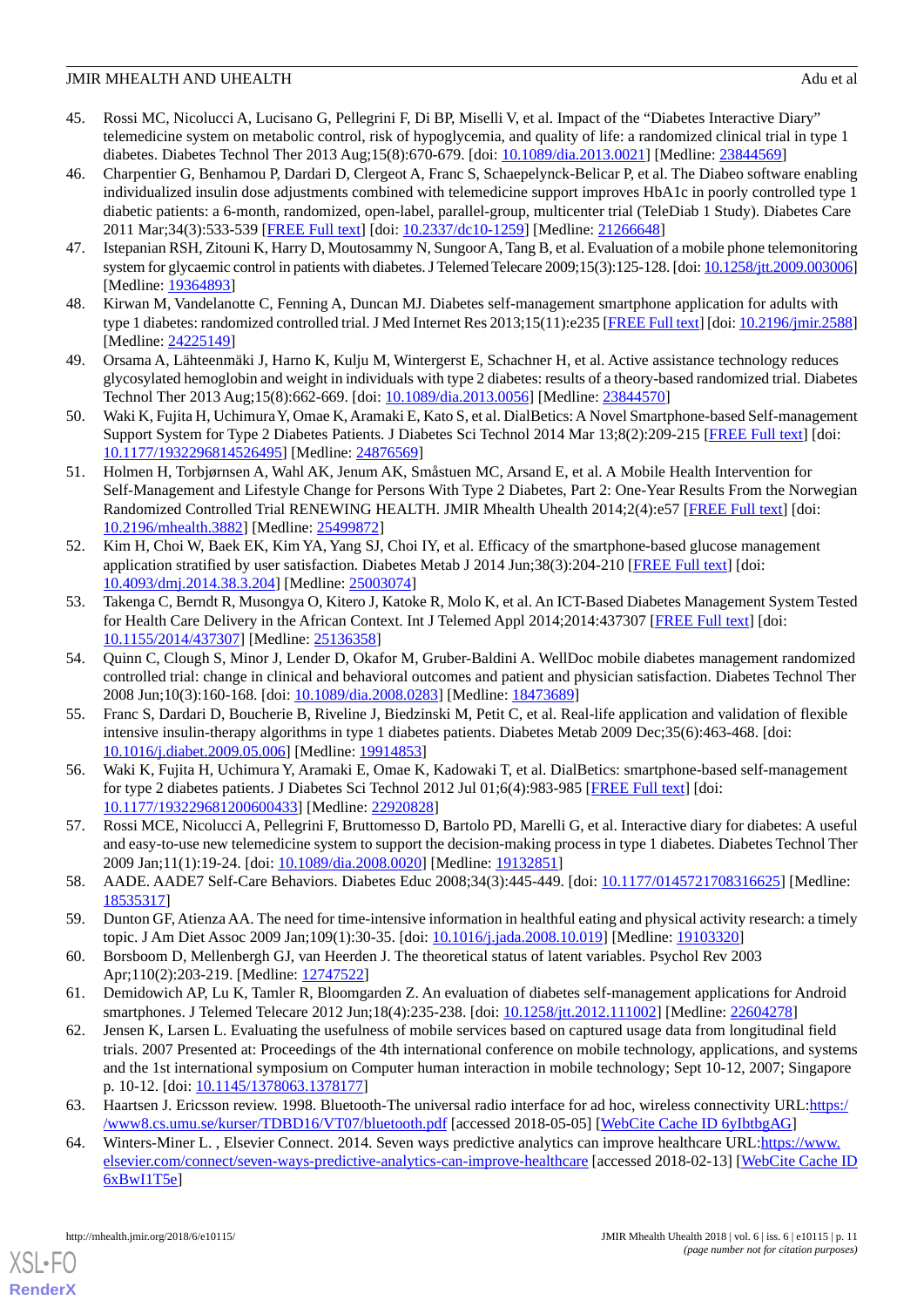- <span id="page-11-0"></span>65. Breland JY, Yeh VM, Yu J. Adherence to evidence-based guidelines among diabetes self-management apps. Transl Behav Med 2013 Sep;3(3):277-286 [\[FREE Full text\]](http://europepmc.org/abstract/MED/24073179) [doi: [10.1007/s13142-013-0205-4](http://dx.doi.org/10.1007/s13142-013-0205-4)] [Medline: [24073179\]](http://www.ncbi.nlm.nih.gov/entrez/query.fcgi?cmd=Retrieve&db=PubMed&list_uids=24073179&dopt=Abstract)
- <span id="page-11-2"></span><span id="page-11-1"></span>66. Li J, Fernando C. Smartphone-based personalized blood glucose prediction. ICT Express 2016 Dec;2(4):150-154. [doi: [10.1016/j.icte.2016.10.001](http://dx.doi.org/10.1016/j.icte.2016.10.001)]
- 67. Preuveneers D, Berbers Y. Mobile phones assisting with health self-care: a diabetes case study. 2008 Presented at: Proceedings of the 10th international conference on Human computer interaction with mobile devices and services; 2008; Amsterdam, Netherlands p. 2-5. [doi: [10.1145/1409240.1409260\]](http://dx.doi.org/10.1145/1409240.1409260)
- <span id="page-11-4"></span><span id="page-11-3"></span>68. Barton AJ. The regulation of mobile health applications. BMC Med 2012;10:46 [[FREE Full text](http://www.biomedcentral.com/1741-7015/10/46)] [doi: [10.1186/1741-7015-10-46\]](http://dx.doi.org/10.1186/1741-7015-10-46) [Medline: [22569114\]](http://www.ncbi.nlm.nih.gov/entrez/query.fcgi?cmd=Retrieve&db=PubMed&list_uids=22569114&dopt=Abstract)
- <span id="page-11-5"></span>69. Klasnja P, Pratt W. Healthcare in the pocket: mapping the space of mobile-phone health interventions. J Biomed Inform 2012 Feb;45(1):184-198 [\[FREE Full text\]](https://linkinghub.elsevier.com/retrieve/pii/S1532-0464(11)00144-4) [doi: [10.1016/j.jbi.2011.08.017\]](http://dx.doi.org/10.1016/j.jbi.2011.08.017) [Medline: [21925288](http://www.ncbi.nlm.nih.gov/entrez/query.fcgi?cmd=Retrieve&db=PubMed&list_uids=21925288&dopt=Abstract)]
- <span id="page-11-6"></span>70. Benferdia Y, Zakaria N. in Journal of Information Systems Research and Innovation. 2014. A Systematic Literature Review of Content-Based Mobile Health URL:[https://seminar.utmspace.edu.my/jisri/download/Special%20Issue-Dec2014/](https://seminar.utmspace.edu.my/jisri/download/Special%20Issue-Dec2014/A%20systematic%20Literature.pdf) [A%20systematic%20Literature.pdf](https://seminar.utmspace.edu.my/jisri/download/Special%20Issue-Dec2014/A%20systematic%20Literature.pdf) [accessed 2018-02-13] [\[WebCite Cache ID 6xBwUbKCy\]](http://www.webcitation.org/
                                6xBwUbKCy)
- <span id="page-11-7"></span>71. Wohlers E, Sirard J, Barden C, Moon J. Smart phones are useful for food intakephysical activity surveys. 2009 Presented at: Engineering in MedicineBiology Society, . EMBC . Annual International Conference of the IEEE; Sept 2009; Minneapolis, USA p. 3-9.
- <span id="page-11-8"></span>72. El-Gayar O, Timsina P, Nawar N, Eid W. Mobile applications for diabetes self-management: status and potential. J Diabetes Sci Technol 2013;7(1):247-262 [[FREE Full text\]](http://europepmc.org/abstract/MED/23439183) [Medline: [23439183\]](http://www.ncbi.nlm.nih.gov/entrez/query.fcgi?cmd=Retrieve&db=PubMed&list_uids=23439183&dopt=Abstract)
- <span id="page-11-10"></span><span id="page-11-9"></span>73. Abras C, Maloney-Krichmar D, Preece J. User-centered design. Bainbridge, W. In: Encyclopedia of Human-Computer Interaction. Thousand Oaks: Sage; 2004:445-456.
- 74. Bevan N. International standards for usability should be more widely used. Journal of Usability Studies 2009;4(3):1931-3357.
- <span id="page-11-11"></span>75. Goldberg L, Lide B, Lowry S, Massett HA, O'Connell T, Preece J, et al. Usability and accessibility in consumer health informatics current trends and future challenges. Am J Prev Med 2011 May;40(5 Suppl 2):S187-S197. [doi: [10.1016/j.amepre.2011.01.009](http://dx.doi.org/10.1016/j.amepre.2011.01.009)] [Medline: [21521594\]](http://www.ncbi.nlm.nih.gov/entrez/query.fcgi?cmd=Retrieve&db=PubMed&list_uids=21521594&dopt=Abstract)
- <span id="page-11-12"></span>76. Höök K. From Brows to Trust. User-centred design and evaluation of affective interfaces, In From brows to trust, part of the Human Coluter Interaction Series, 7th series: Springer Press; 2004:127-160.
- <span id="page-11-13"></span>77. Arnhold M, Quade M, Kirch W. Mobile applications for diabetics: a systematic review and expert-based usability evaluation considering the special requirements of diabetes patients age 50 years or older. J Med Internet Res 2014;16(4):e104 [\[FREE](http://www.jmir.org/2014/4/e104/) [Full text\]](http://www.jmir.org/2014/4/e104/) [doi: [10.2196/jmir.2968](http://dx.doi.org/10.2196/jmir.2968)] [Medline: [24718852\]](http://www.ncbi.nlm.nih.gov/entrez/query.fcgi?cmd=Retrieve&db=PubMed&list_uids=24718852&dopt=Abstract)
- <span id="page-11-14"></span>78. Boulos MNK, Brewer AC, Karimkhani C, Buller DB, Dellavalle RP. Mobile medical and health apps: state of the art, concerns, regulatory control and certification. Online J Public Health Inform 2014;5(3):229 [\[FREE Full text](http://europepmc.org/abstract/MED/24683442)] [doi: [10.5210/ojphi.v5i3.4814](http://dx.doi.org/10.5210/ojphi.v5i3.4814)] [Medline: [24683442\]](http://www.ncbi.nlm.nih.gov/entrez/query.fcgi?cmd=Retrieve&db=PubMed&list_uids=24683442&dopt=Abstract)
- <span id="page-11-16"></span><span id="page-11-15"></span>79. Seaquist ER, Anderson J, Childs B, Cryer P, Dagogo-Jack S, Fish L, et al. Hypoglycemia and diabetes: a report of a workgroup of the American Diabetes Association and the Endocrine Society. Diabetes Care 2013 May;36(5):1384-1395 [[FREE Full text](http://europepmc.org/abstract/MED/23589542)] [doi: [10.2337/dc12-2480\]](http://dx.doi.org/10.2337/dc12-2480) [Medline: [23589542](http://www.ncbi.nlm.nih.gov/entrez/query.fcgi?cmd=Retrieve&db=PubMed&list_uids=23589542&dopt=Abstract)]
- <span id="page-11-17"></span>80. Wolfsdorf JI, Allgrove J, Craig ME, Edge J, Glaser N, Jain V, International Society for PediatricAdolescent Diabetes. ISPAD Clinical Practice Consensus Guidelines 2014. Diabetic ketoacidosis and hyperglycemic hyperosmolar state. Pediatr Diabetes 2014 Sep;15 Suppl 20:154-179. [doi: [10.1111/pedi.12165](http://dx.doi.org/10.1111/pedi.12165)] [Medline: [25041509\]](http://www.ncbi.nlm.nih.gov/entrez/query.fcgi?cmd=Retrieve&db=PubMed&list_uids=25041509&dopt=Abstract)
- <span id="page-11-18"></span>81. Australian G. Federal Register of Legislation. 2016. Public Governance, Performanance and Accountability (Establishing the Australian Digital Health Agency) Rule 2016 URL[:https://www.legislation.gov.au/](https://www.legislation.gov.au/) [accessed 2018-06-07] [[WebCite](http://www.webcitation.org/
                                6yIcsyQbG) [Cache ID 6yIcsyQbG](http://www.webcitation.org/
                                6yIcsyQbG)]
- <span id="page-11-20"></span><span id="page-11-19"></span>82. United SGDOHS. Final Rule, 45 CFR Parts 160, and 164. Standards for Privacy of Individually Identifiable Health Information URL:<https://www.gpo.gov/fdsys/pkg/FR-2000-12-28/pdf/00-32678.pdf>[accessed 2018-06-07] [\[WebCite](http://www.webcitation.org/
                                6yIddWvY8) [Cache ID 6yIddWvY8](http://www.webcitation.org/
                                6yIddWvY8)]
- 83. Australian G. Federal Register of Legislation. 2017. Privacy Amendment (Notifiable Data Breaches) Act 2017 No URL: https:/ [/www.legislation.gov.au/Details/C2017A00012](https://www.legislation.gov.au/Details/C2017A00012) [accessed 2018-06-07] [[WebCite Cache ID 6yIeBRDGu](http://www.webcitation.org/
                                6yIeBRDGu)]
- <span id="page-11-21"></span>84. Chhanabhai P, Holt A. Consumers are ready to accept the transition to online and electronic records if they can be assured of the security measures. MedGenMed 2007;9(1):8 [\[FREE Full text\]](http://www.medscape.com/viewarticle/549468) [Medline: [17435617\]](http://www.ncbi.nlm.nih.gov/entrez/query.fcgi?cmd=Retrieve&db=PubMed&list_uids=17435617&dopt=Abstract)
- <span id="page-11-22"></span>85. Zurita L, Nøhr C. Medinfo. 2004. Patient opinion-EHR assessment from the users perspective URL[:https://www.](https://www.researchgate.net/profile/Christian_Nohr2/publication/8353387_Patient_opinion-EHR_assessment_from_the_users_perspective/links/5700eea108aea6b7746a5d7e/Patient-opinion-EHR-assessment-from-the-users-perspective.pdf) [researchgate.net/profile/Christian\\_Nohr2/publication/](https://www.researchgate.net/profile/Christian_Nohr2/publication/8353387_Patient_opinion-EHR_assessment_from_the_users_perspective/links/5700eea108aea6b7746a5d7e/Patient-opinion-EHR-assessment-from-the-users-perspective.pdf) [8353387\\_Patient\\_opinion-EHR\\_assessment\\_from\\_the\\_users\\_perspective/links/5700eea108aea6b7746a5d7e/](https://www.researchgate.net/profile/Christian_Nohr2/publication/8353387_Patient_opinion-EHR_assessment_from_the_users_perspective/links/5700eea108aea6b7746a5d7e/Patient-opinion-EHR-assessment-from-the-users-perspective.pdf) [Patient-opinion-EHR-assessment-from-the-users-perspective.pdf](https://www.researchgate.net/profile/Christian_Nohr2/publication/8353387_Patient_opinion-EHR_assessment_from_the_users_perspective/links/5700eea108aea6b7746a5d7e/Patient-opinion-EHR-assessment-from-the-users-perspective.pdf) [accessed 2018-02-13] [[WebCite Cache ID 6xBwbrj0b\]](http://www.webcitation.org/
                                6xBwbrj0b)
- 86. Kumar P, Lee H. Security issues in healthcare applications using wireless medical sensor networks: a survey. Sensors (Basel) 2012;12(1):55-91 [\[FREE Full text\]](http://www.mdpi.com/resolver?pii=s120100055) [doi: [10.3390/s120100055](http://dx.doi.org/10.3390/s120100055)] [Medline: [22368458\]](http://www.ncbi.nlm.nih.gov/entrez/query.fcgi?cmd=Retrieve&db=PubMed&list_uids=22368458&dopt=Abstract)
- 87. Årsand E, Frøisland DH, Skrøvseth SO, Chomutare T, Tatara N, Hartvigsen G, et al. Mobile health applications to assist patients with diabetes: lessons learned and design implications. J Diabetes Sci Technol 2012 Sep;6(5):1197-1206 [\[FREE](http://europepmc.org/abstract/MED/23063047) [Full text\]](http://europepmc.org/abstract/MED/23063047) [Medline: [23063047\]](http://www.ncbi.nlm.nih.gov/entrez/query.fcgi?cmd=Retrieve&db=PubMed&list_uids=23063047&dopt=Abstract)